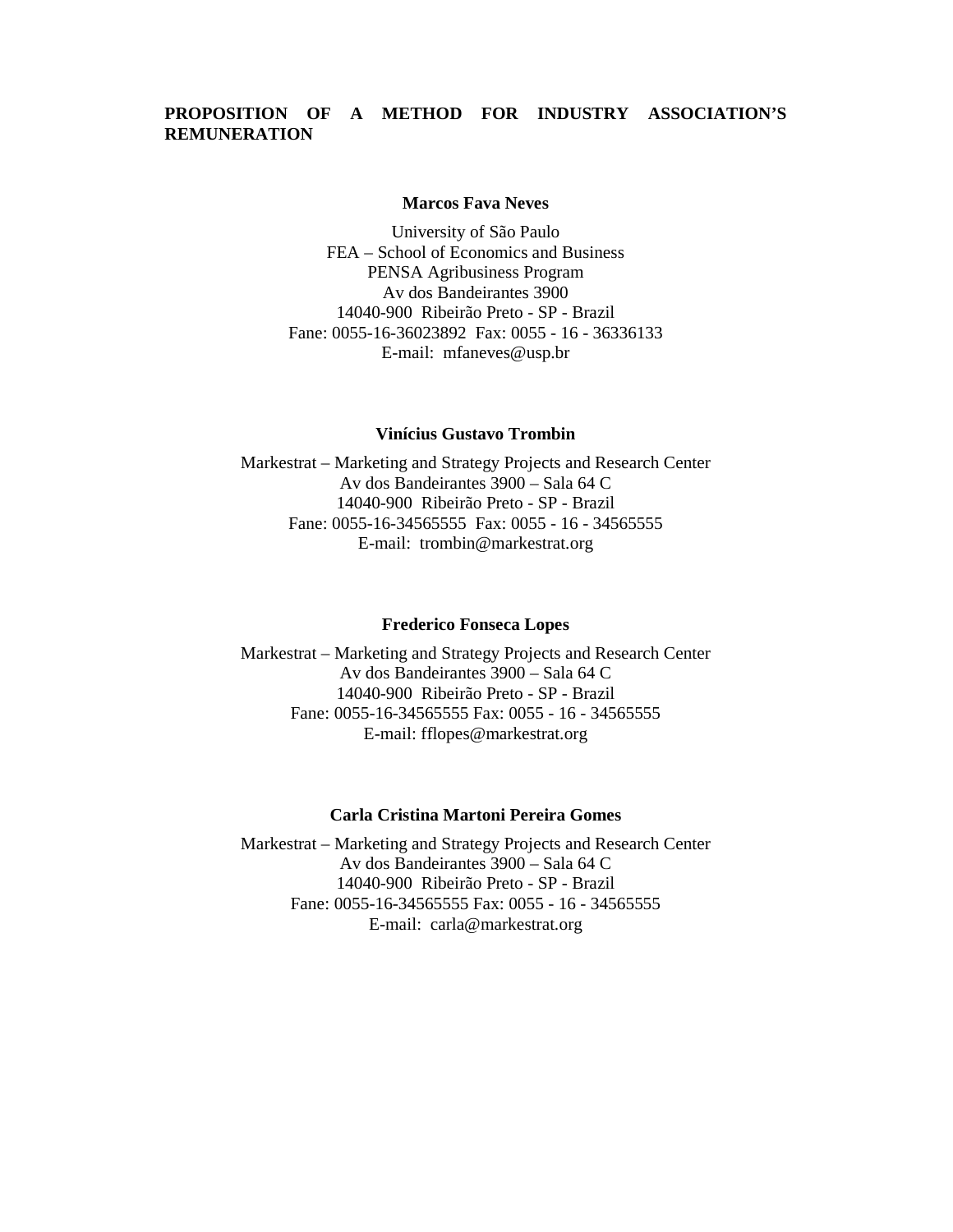## **PROPOSITION OF A METHOD FOR INDUSTRY ASSOCIATION'S REMUNERATION**

## **1. INTRODUCTION**

The Brazilian citriculture has an exemplary past. From the beginning it has been responsible for the generation of more than US\$ 50 billion in exchange value for Brazil and it has always characterized worldwide leadership, as much in the market share as in innovations, logistics and positioning. The maintenance of the Brazilian citriculture is of the utmost economic importance. Brazil produces 28% of all oranges produced worldwide and makes up for 82% of orange juice commercialized internationally. This puts into motion around US\$ 2 billion per year. Citriculture is one of the main activities in 348 cities in the State of São Paulo. It generates about 400,000 direct jobs and more than 3,000 simultaneous work programs in the harvest phase.

In recent years, one of the biggest challenges imposed to the Brazilian citriculture is the increase in number of plagues and illnesses that attack the orchards. Such problems, besides making production onerous and dependent on high technology control, reduce productivity and finally, cause irreversible damages through eradication of plants.

The periodic inspection of orchards is of basic importance, allowing the detection of the presence of the plagues and illnesses at the beginning of the infestation. In Brazil, the necessary measures and actions of the sanitary defense of plants is a responsibility of the São Paulo State Government. However, the limitation of financial and structural resources of the Brazilian government jeopardizes the good development of this function. Because of this limitation of resources, the orange juice industries and the producers joined in 1977 to create Fundecitrus, to fund the support to Citriculture. In the nineties, the organization started to develop research, in partnership with Brazilian and international institutions and universities. In three decades of existence, Fundecitrus has become one of the most respected organizations in the world for vocation and innovation in the track of plagues and illnesses, as well as the generation and diffusion of new technologies. Its importance in the international scenario has been proven by the diverse foreign missions that visit the organization to learn details of its works.

This non-governmental organization is structured in 3 areas. It is a technical area that's responsible for the inspection of works and training of producers, with approximately 2,000 assistants and more than 100 coordinators distributed in 54 regional offices. It is a scientific area that carries out and finances scientific research with about 15 researchers and a communication area, which is a direct channel with producers; it issues an informative magazine every two months and keeps the institution's web site.

The maintenance of this structure demanded in 2007 a budget of US\$ 19,50 million  $(R$/US$ = 2,25)$ . This resource came from producers' contributions and the orange juice industry. The contribution had as a base the collection of US\$ 0.04 for each orange crate (40.8 kg) that was delivered from the producer to the orange juice industries. So, for each box of orange that was delivered for processing, it was collected US\$ 0.07 that was aimed at Fundecitrus.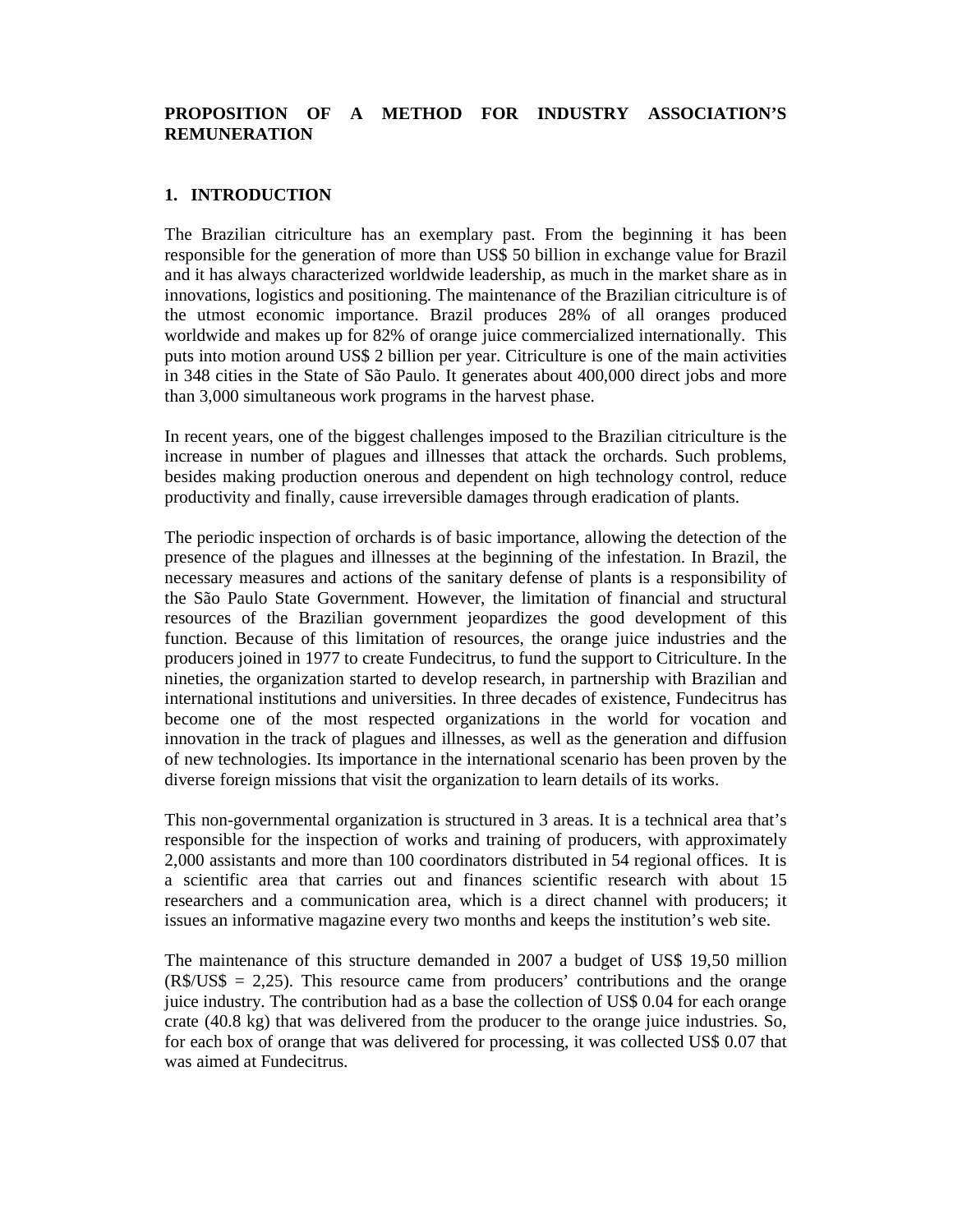Meanwhile, this model of collection of contributions has been modified by the new organization's statute. The new model will have as bedding the calculated collection on the basis of the number of plants of citrus per property of each associate. This alteration brings the inclusion of citriculturists that alter their production for the fresh consumption market. Historically this production represents 30% of the total orange crates harvested in the state of São Paulo, trumping the production of lemon and tangerine, that totals approximately 27 million boxes (40,8 kg/each), and a park of 9.5 million plants.

In what is referred to as the prescription collection, besides the alteration of the contribution base, the new Statute also foresees other forms of collection. For example, by the industry's donations, which act in the sector of either, juice, machines, inputs or others. On one hand the new Statute brings greater range in the collection involving citrus producers whose production is destined for the fresh market and inserts other links of the production chain. On the other hand, it brings for the management board of FUNDECITRUS and for its titular council members, a series of questionings:

- How to carry through the inventory of the citrus orchards?
- In what operational ways could this collection be implemented?
- Which other models of contribution used in other organizations in the financial sector could serve as examples?
- Is this the right moment to modify the contribution model or is it still too early, based on the information that the organization gets from the associates?
- How will citriculturists receive this change?
- How to get other links of the production chain to contribute to FUNDECITRUS?
- Would citriculturists prefer to purchase agricultural inputs produced or commercialized by companies that also contribute to FUNDECITRUS?
- How to give credibility and get support to the proposal?
- How to motivate other agents to contribute to FUNDECITRUS?
- What image do citriculturists have of FUNDECITRUS, that is, do they believe that this organization is important for the competitiveness of the Agri-industrial System of Orange?
- What will the communication plan for different public audiences be like?

The aim of this article is to discuss how this new model of contribution has been created and understand its main challenges.

In order to achieve the proposed aim and try to answer the raised questions, a work method has been developed based on four pillars: (1) benchmarking with other associations, national and international companies, (2) Involvement to the chain community, through questionnaires, consulting panel and workshops, so as to identify possible ways of collection, (3) to build up a collection model that is more equitable to the participating agents, involved in the chain and finally, (4) Management and control systems of the new method . It is important to emphasize that all these step for the method should be developed with a continuous meeting with the board of the organization.

This method is synthesized in the followed figure.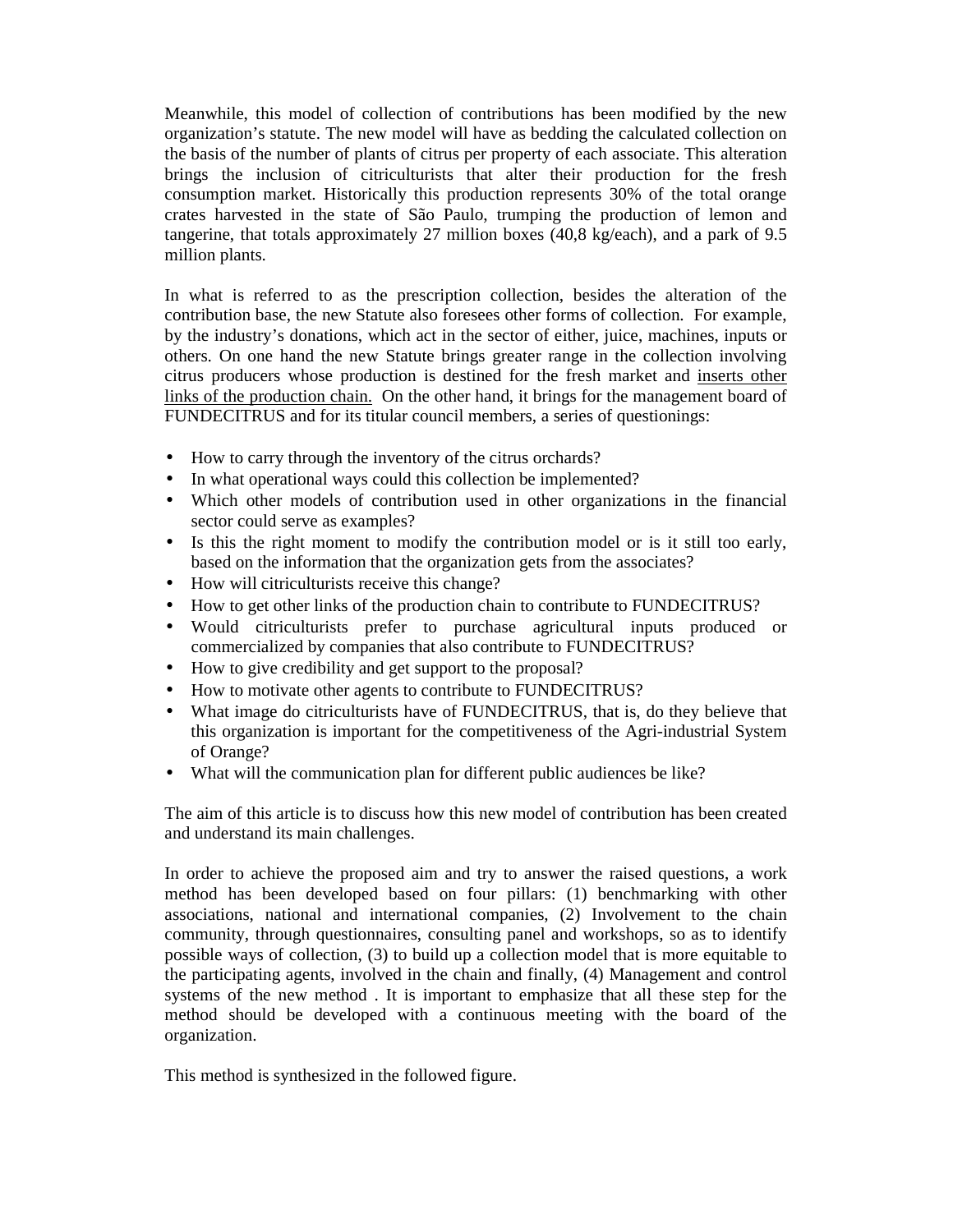

Figure 1: The Method for Industry Association's Remuneration.

Source: Markestrat, 2007.

# **2. CITRICULTURE**

The orange juice chain is one of Brazil's most competitive food chains. The country is almost a monopolist in world exports of the major traded product, the frozen concentrated orange juice (FCOJ), holding more than 80% of the market share.

Brazil is responsible for 30% of the world orange production and 60% of the orange juice production (USDA, 2009). It is a chain that moves around US\$ 4 billions per year, generating more than 400 thousand direct and indirect jobs (ABECITRUS, 2009). Production costs, experience curve, innovations in research, logistics and technology are pillars of this efficiency and leadership in Brazil.

It is a mature industry, with more than 40 years. From its beginning, it has been responsible for the generation of more than US\$ 50 billion in foreign currency for the country with its exports, mainly coming from the State of São Paulo, where some producing cities developed due to investments in the sector, and are currently showing higher development rates when compared to the Brazilian average. In 2007, Brazilian orange juice exports FCOJ (frozen concentrate orange juice) reached almost US\$ 2 billion.

As in all food chains, several changes are happening bringing impacts to orange juice. What are the major impacts of globalization, concentration and changing consumer to this food chain?

To describe the orange chain, the approach will be the traditional "agribusiness systems approach" (Zylbersztajn, 1995; Goldberg, 1968) starting from the end-consumer, who drives this chain, and moves backwards to farmers and input suppliers. The FCOJ is exported from Santos (Brazil) mostly in bulk systems (with dedicated vessels and port facilities). The main ports of arrival are Rotterdam, and Amsterdam (22%), Antwerp and Gent (42%) and Hamburg. After leaving the facilities at the European ports, the juice is mostly sold to bottlers (beverage industry). These agents sell the juice to several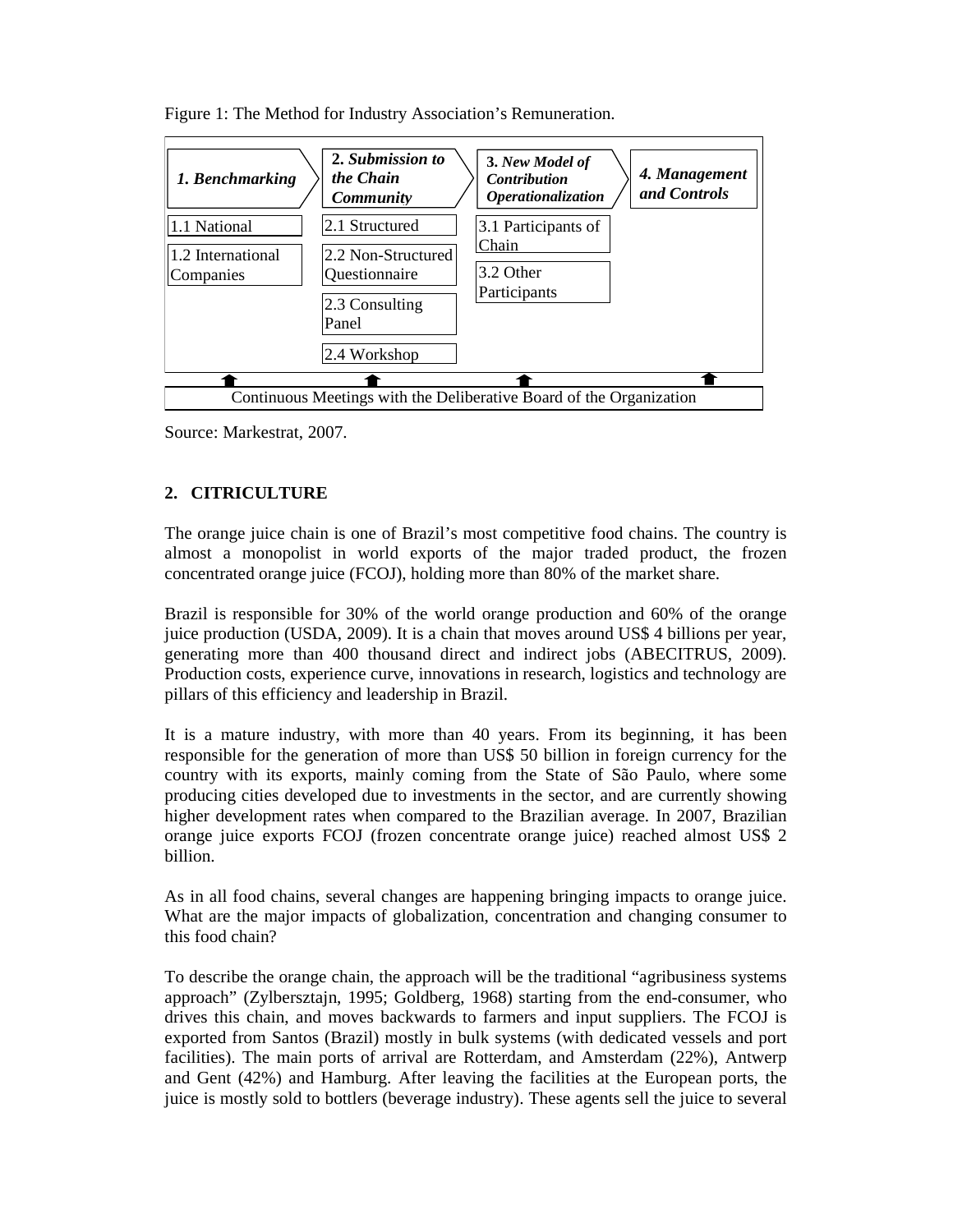other agents, grouped in retailing and foodservice sectors, before the end consumption. The major focus will be on orange production and industrialization. Figure 1 shows a simplified description of the orange juice chain.



Figure 2: Description of the Simplified Orange Juice Chain.

Source: Markestrat, 2007.

# **3. FUNDECITRUS**

Fundecitrus (Fund for Citriculture Support), is an association run by citriculturists and citrus processing industries, aimed at the well-being and health of the orchards.

It was created in 1977 to help the Agriculture Ministry's National Campaign to eradicate Citrus Canker. The disease was identified in Brazil in 1957, and it struck citriculture in the state of São Paulo in 1979.

Along the years Fundecitrus has grown, modernized and expanded its coverage area in order to preserve the well-being and health of the world's largest citricultural area. Today, besides monitoring citriculture, it helps the Agriculture Department with the eradication of citrus canker. It conducts and finances research to discover ways of controlling or handling diseases and plagues that affect this culture.

From 1997 on, it has oriented nurserists and citriculturists by means of diffusing adequate technology for the production of seedlings, and it has helped authorities to create specific regulations for citrus seedlings production. Apart from this, it researches on diseases that are not present in the routine of citriculture in Brazil, but that may reach the country at any time. An annual amount of US\$ 1,33 million is destined for research. The entity also encourages the exchange of information and promotes research in partnership with both institutions and scientists from other countries such as The USA, South Africa, Spain, France and Argentina.

It counts on 14 Fitosanitary Support Centers and 33 bases in Regional Offices for Agricultural Support, strategically distributed all over the citriculture area, with agronomists and technicians at the producers' disposal. Apart from offering online services, it has a toll-free hotline.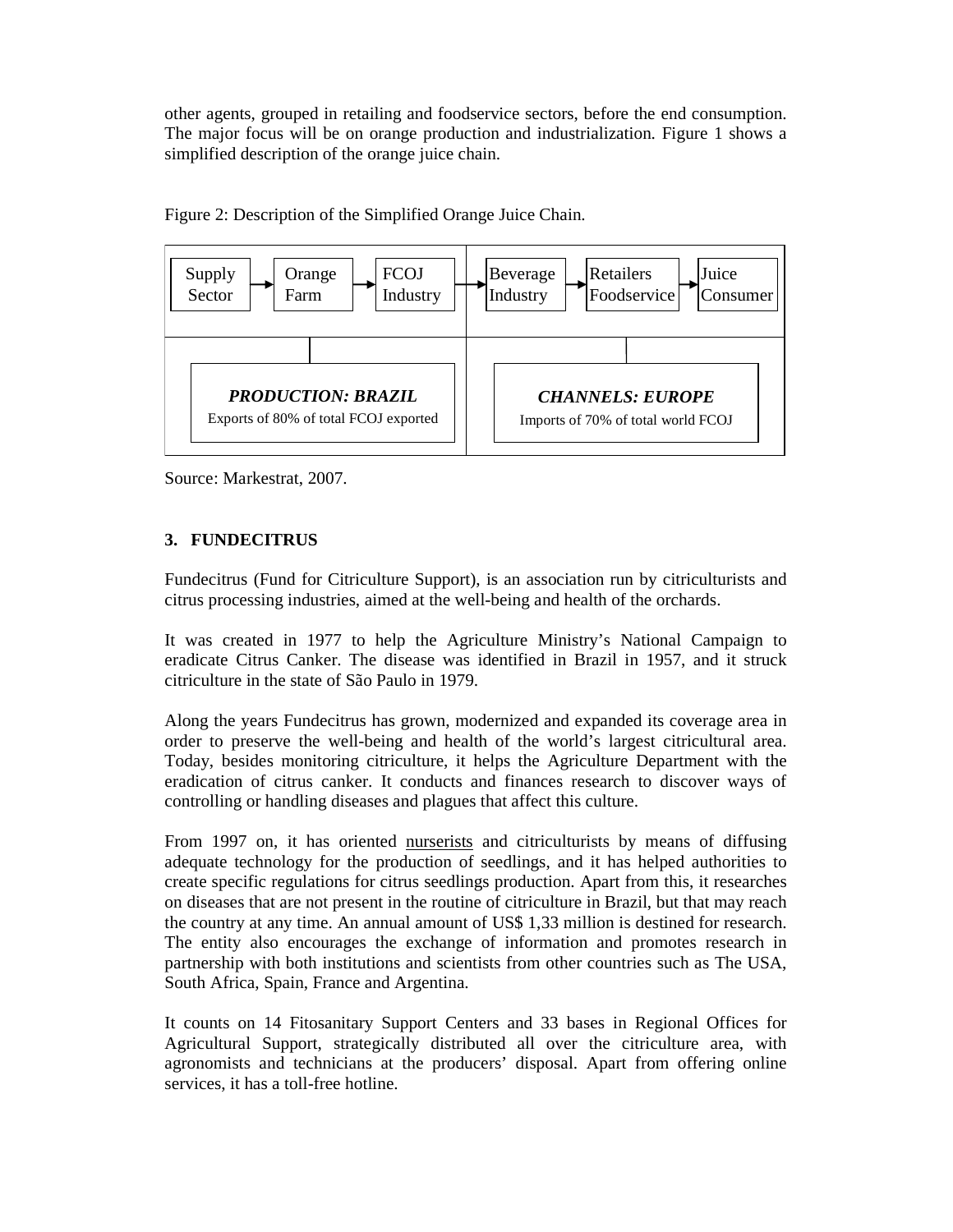Another channel of contact with producers is a technical magazine that Fundecitrus publishes every two months, which contains updated information on what is happening in the field of citriculture. Fundecitrus also publishes technical manuals dealing with prevention and treatment of diseases. It also has an online library linked to several institutions and universities to encourage the exchange of information among scientists and to have its database at the disposal of those who are interested in it.

# **4. VERTICAL ASSOCIATION IN THE AGRI-INDUSTRIAL SYSTEM**

An organization is defined by Olson (1999) as a group of individuals with common interests. The debate over the role of an organization in a certain society is literally geared towards meeting the needs of its members. One can notice that individuals who take action in a disorganized way are less efficient than those who do so in an organized way by developing group actions. As an attempt to maximize their profits and their functions, individuals join organizations that have common interests.

These groups of individuals can take action through either horizontal organizations or vertical ones. The difference between them lies on the reach of the systemic vision of such organizations. According to Nassar (2001), the action field of a horizontal organization is related to one specific industry only. In the cases when there is the need for provision of goods that go beyond one industry in particular, it is necessary to create vertical organizations.

According to Campos (2007), a vertical organization is defined as a type of organization composed of agents of different links inside an agri-industrial system, who search for cooperation by means of group actions for the benefit of all its members or at least some of them. For Farina et al (1997) this organization has an important role in coordination, since it serves as an stabilizer for the institutional environment by giving support to trading by means of supplying goods and services such as products certification, standardization, group brand-name, supplying information regarding the sector, actions of group communication, etc.

These organizations aim to develop actions that aim to increase competitiveness of the production chain as a whole. The exchange of experience and knowledge among its members that promotes the group's learning is of the utmost importance.

Porter (1998) describes in his work on competitive strategy that **online** structure is regarded as an important differential, once it enables the organization to be more adaptable to pressures and environment mutations, and, that a model of inter-company coordination enables more efficiency and competiveness through the concentration of competencies and resources, minimizing transaction costs and maximizing organizational learning. This exchange of experiences and cooperation are made easier when there is an adequate organizational structure.

According to Campos (2007), the structure of a vertical organization involves the creation of an Executive Council with representatives of horizontal organizations of all links of the production chain, representatives of the government, of universities and research institutes. By means of monthly meetings, this Council debates and approves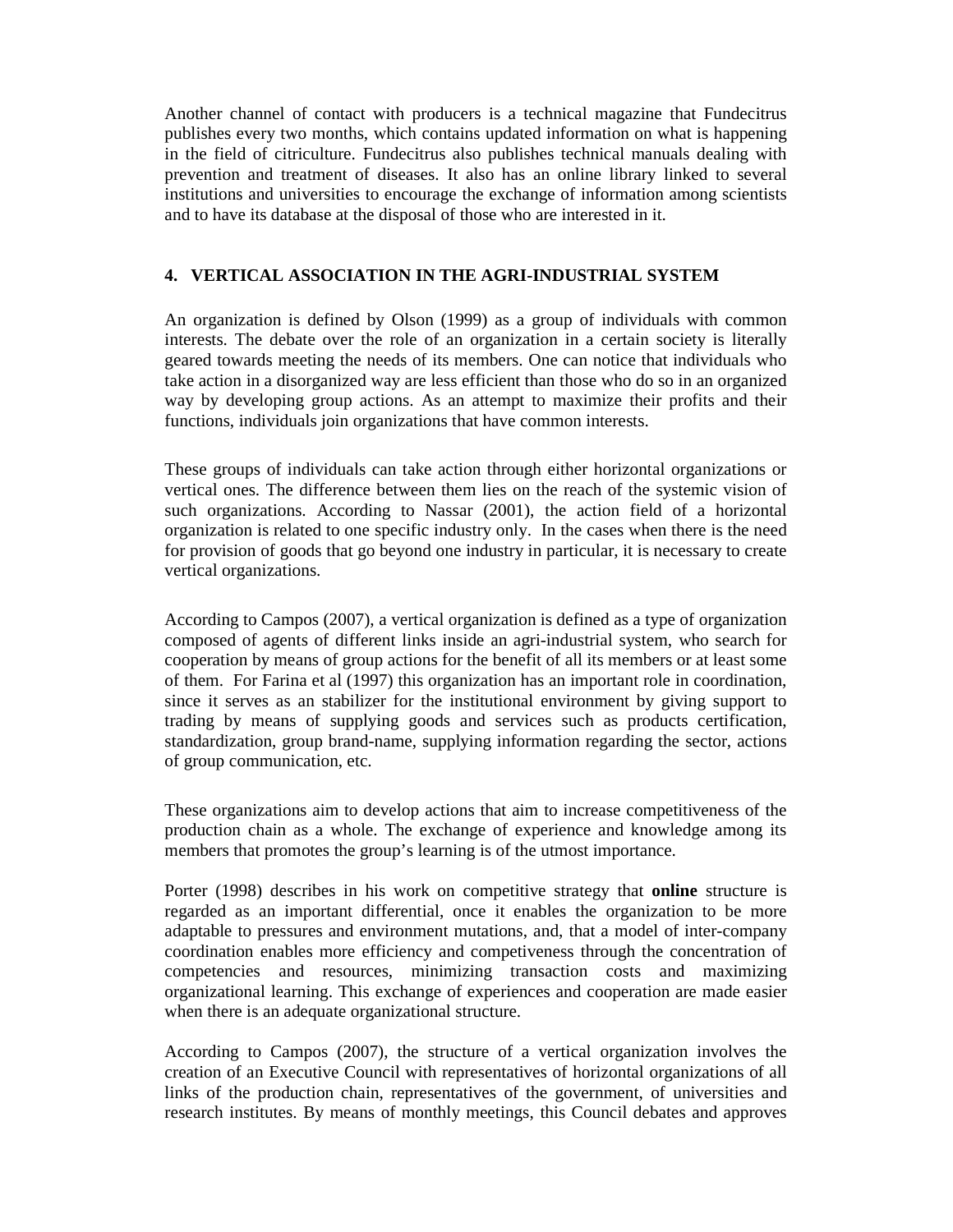proposals; supervises and approves budgets and accounts of the organization and it cooperates in favor of the industry development.

Below the Executive Council in the organization's structure, there must be an Executive Director with an assistant to perform the following tasks: calling meeting with the executive council; controlling the budget of the organization; managing the development of the activities, being the representative of the organization before the State and the society. This Executive director must be a professional dedicating full time to the management of the vertical organization and must get a compatible salary.

Below the Executive Director there must be Work Committees to discuss issues of the same strategic dimensions, such as Communication Committee, Logistics Committee, Technical Training Committee, among others.

Below the Work Committees are the members of the organizations. In spite of the fact that all agents of the production chain will directly or indirectly get some benefits from some of the organization's actions, some kinds of members will be able to have additional benefits according to the category they belong to. However, the members can be classified in two categories: contributing members (with full access to information, reports, database, publications, booking priority in events held by the organization, benefits from actions taken by the organization, apart from being able to participate in debates at the executive council meetings) and affiliate members (with restricted access to benefits offered by the organization).

As for the loan mechanism, there must be a part from the government and a part from the contributing members that in return have more benefits than members who do not contribute. The lack of resources is the main problem affecting the development of group actions in Brazil. Another hindrance is the lack of commitment in the part of the organization's agent members and the lack of interest of the great majority of non members in becoming members. Such facts stop the development of actions that can bring results of great impact from taking place in Brazil, focusing only on punctual actions of little impact.

## **5. BENCHMARKING OF VERTICAL ASSOCIATION IN THE VERTICAL AGRI-INDUSTRIAL SYSTEM**

One of the chosen procedures to achieve the aim of operationalizing a new model of contribution to Fundecitrus carried out a study of collection of other organizations from several sectors in Brazil and around the world, aiming at the learning of some practices that might be adapted to the reality of this organization. This study is referred to in the literature as benchmarking*.* 

Benchmarking is a structured method of the learning of the improvement of work processes. It makes it possible to identify, to learn and to adapt practices and excellent processes of a certain organization, from anywhere in the world in order to help such an organization to improve its performance (WATSON, 1994).

The method has been applied to fifteen organizations, being seven domestic companies and eight from abroad, all of them from different production chains and services, so as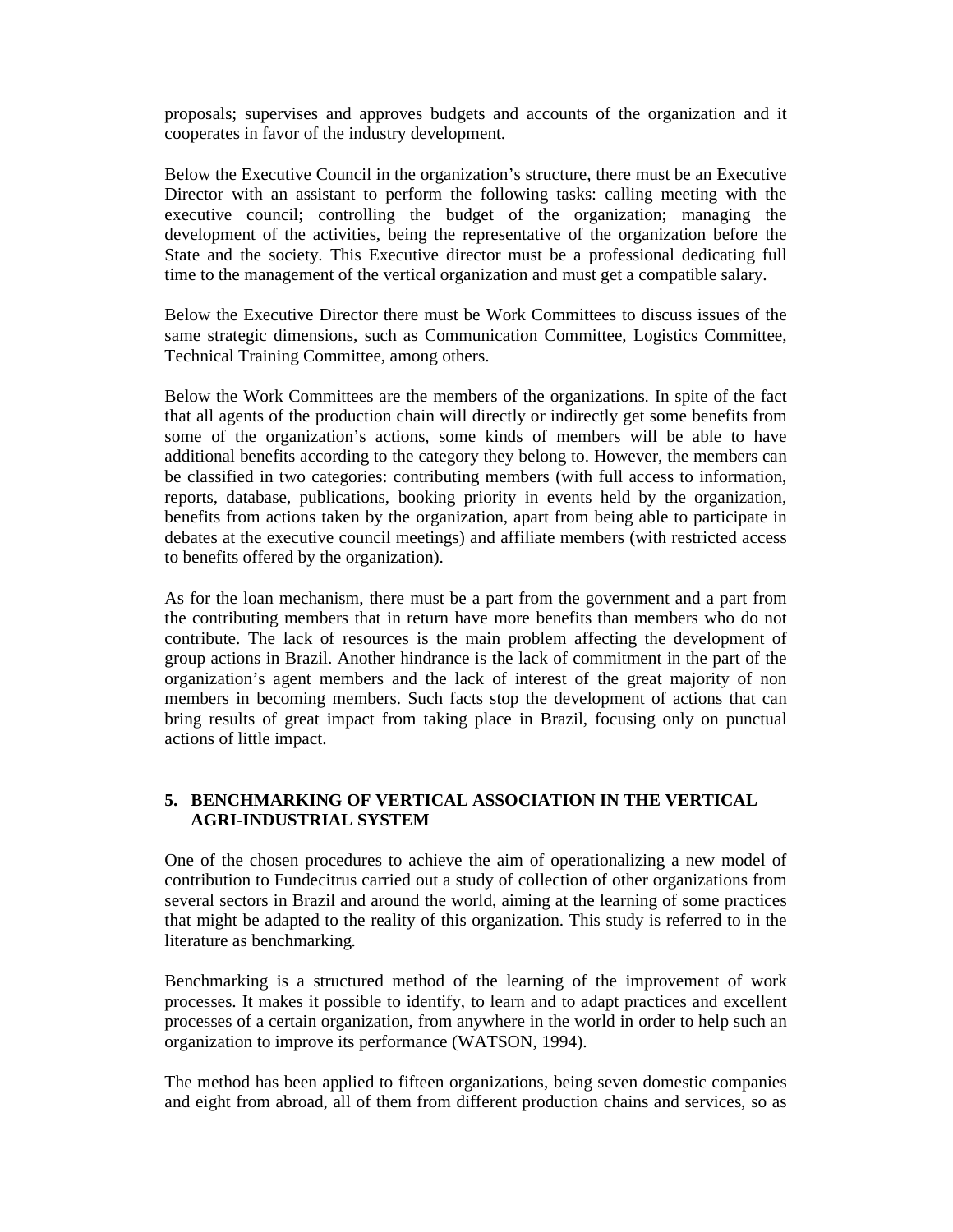to study their contribution system one by one. Apart from separating compulsory and non compulsory contributions the study attempted to answer three main questions:

- 1. What is the base of the collection system used by these organizations? that is What is the collection criterion used (e.g. based on plant, area, processed volume, fiscal discount)?
- 2. How is resource collection carried out (for instance: bill sent via bank, discount on payment for raw materials, by taxes collection)?
- 3. How is the database of the contributing members dealt with and how are the data updated?

The annexes 1 and 2 present a summary of the results of the benchmarking. These tables are find enclosed. One can notice that from the 15 organizations studied in the benchmarking, 7 have their income from compulsory contribution, as shown in table 1. Among the foreign organizations, IDFA, Dairy Australia e Florida Department of Citrus, all of them received their contribution based on processed volume. Dairy Australia, apart from charges based on processed volume, gets financial AID from the American government to supplement its income.

Another interesting case is IDFA, besides the charges collected from producers and industry based on the volume of processed milk, a charge based on the turnover is also collected from all agents in the chain; all companies that supply ingredients, equipment, packaging pay according to gross turnover of sales to milk industry, which is another way the organization has to collect.

Another interesting factor to be noticed among compulsory organizations is the database renewal system. It is not at all an expensive system to implement. It is based on reports on contributing members. As for the organizations with non compulsory contributions, what drew more attention was the fact that the collection mechanism of most of them was done via bill sent by banks, besides this, another fact that draws attention is that most organizations have a more onerous database renewal system, including constant visits to property, use of GPS and satellite.

The Table 2, on annex 2, shows organizations whose contributions are not compulsory. Among the cases, it is worth highlighting BSCA (Brazil Specialty Coffee Association), besides collecting a charge based on planted area, it also has other methods of collection: collection based on exported volume, nominal collection (different charges for each member category), charge for production certification plus charge for the stamp.

## **6. FUNDECITRUS AND A NEW MODEL OF CONTRIBUTION**

In the present contribution model, FUNDECITRUS income is basically composed of contributions coming from citriculturists and from orange juice industries, besides punctual deposits made by the State and Federal Government, and other resources that FUNDECITRUS obtains in Brazil and from abroad. These resources may even increase due to the role played by FUNDECITRUS of supporting the Brazilian production, creating positive effects on neighboring countries. The new Statute foresees that other links of the production chain may also contribute to FUNDECITRUS. The resources of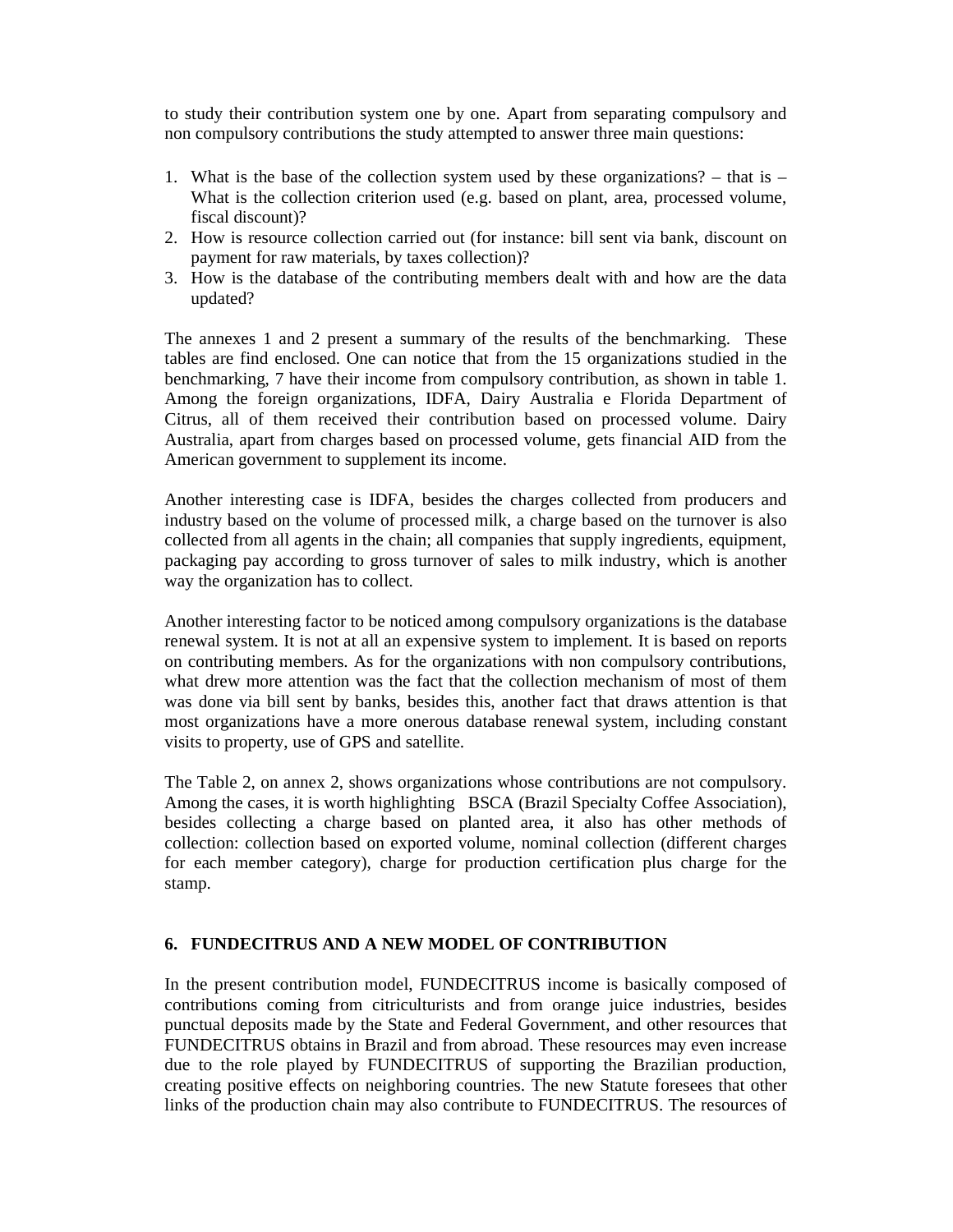FUNDECITRUS will consist of contributions and donations from the following sources, according to the new Statute: (1) Citriculturists; (2) Nurserists; (3) Manufacturers of Inputs used in citriculture; (4) Fruit Processing Companies (packing house); (5) Income regarding services; Government (MAPA and Agriculture Department of São Paulo State); (6) Extraordinary Donations from Brazil and from abroad; (7) Subventions and donations from individuals or private corporations and corporations of other sources.

Figure 5 shows, in a scheme, the origin of contribution in the present model and in the model proposed by the new Statute. On analyzing the figure, it is clear that the new model broadens the contribution base, including growers of fruits for "in natura" consumption, besides including other sectors of citrus production chain.



Figure 3: FUNDECITRUS income constitution by links of the production chain. Source: Markestrat, 2007.

The changing of the contribution based on tree and not on crates anymore creates some implications. On one hand this change has positive results, as listed below:

- Higher coverage, since this will put together in an excellent arrangement all the citrus park;
- It is fairer, once FUNDECITRUS inspection cost, that accounts for the largest part of its budget, is based on tree and not on crate. Thus, it is fair to charge for the service using exactly the same cost generating unit.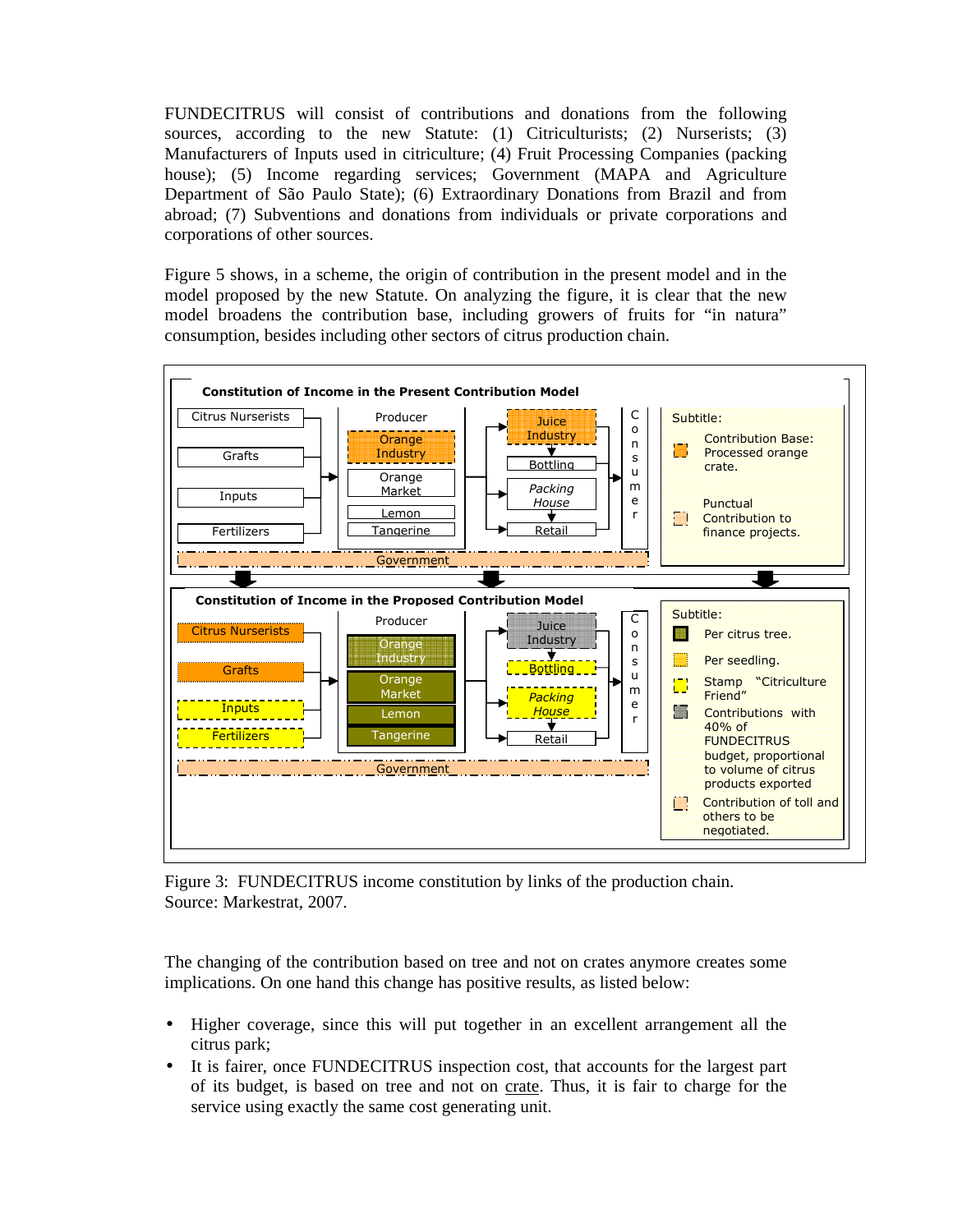- It's great encouragement to productivity, which happens in all agri-businesses. The more productive the citriculturist (crate/tree), the lower the amount paid per crate. For example: a citriculturist, who produces on average 3 crates per tree, pays US\$ 0.04 per crate. If we consider US\$ 0.076 per tree, this citriculturist will pay approximately US\$ 0.025 per crate.
- Higher representativeness of the citriculturist at FUNDECITRUS, since the trees belong to the citriculturists and the number of trees will determine their representativeness at FUNDECITRUS.
- Definitely it will be possible to have the inventory of citrus trees varieties, age and this will enable strategic decisions and planning.
- Producers know in advance how much they will have to pay, regardless of their production. The cost will be fixed and not variable.

On the other hand, as negative factors, in social terms, and this is a big concern for the associations and trade unions; it must be considered that citriculturists that face a more serious situation in terms of economic sustainability, with older orchards, more advanced stages of diseases and are consequently less productive, will have greater impact on their budget.

A hindrance of expanding collection is its operacionalization. Due to this challenge, this report aims to suggest possible ways divided into 8 sub-items: (1) citriculturist, (2) citrus nurserists, (3) inputs manufacturers, (4) Processing Companies or Packing Houses, (5) Orange Juice industry, (6) bottling companies, (7) government, (8) service supply.

Due to the proximity of the new system implementation, alternatives to operationalize it have been considered so that it can be established in a short period of time. The set of alternatives has been named Temporary Solution. Apart from proposing such alternatives, which are relatively simpler, this work has also suggests more elaborate measures that may be implemented after 2 years of the consolidation of the new mechanism, which must take place in the next 2 years.

Next, the suggested proposal will be explained in details, following the order of citriculture dependence and importance in terms of volume of contributions.

# **6.1 Citriculturist**

## **a) "Temporary Solution" (Next Two Years)**

With the Temporary Solution, in the next 2 years, it's suggested that the present contribution model should continue, that is, the collection of US\$ 0.04 from producers per box delivered to orange juice industries, and exactly the same collection from the orange juice industries.

Apart from that, FUNDECITRUS must start a process to conquer citriculturists and industries that do not contribute to the institution yet. This process must be a process to convince them, unless certificates must be required in a shorter period of time. What is taken into consideration is the fact that the larger the number of contributing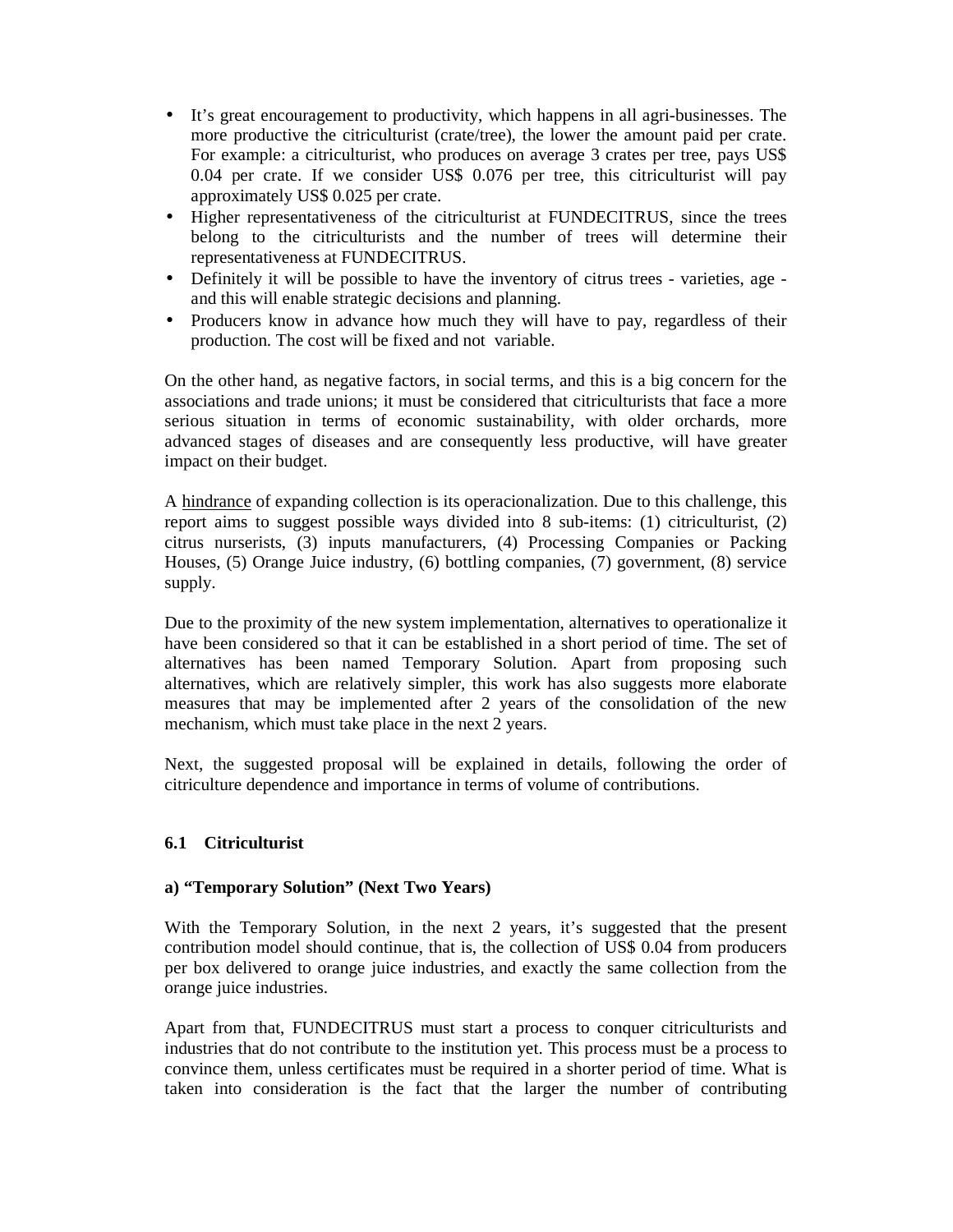citriculturists, the lower the contribution will be in the future per citriculturist. This makes the system fairer and more equitable.

#### **b) Proposal from Third Year (to be structured)**

It is suggested that measures be immediately developed to be implemented in the third year, so as to enable FUNDECITRUS to be prepared to implement such measures at the beginning of the third year.

### **Operational Mechanism**

In order to implement the collection based on the number of citrus trees on growers' farms, the growers must be associated with FUNDECITRUS. According to Art 9 of the new Statute, individuals or corporations that currently contribute to FUNDECITRUS will be automatically accepted. New requests will be made by means of forms or by an individual/corporation showing interest. Another condition to the implementation of the new model is updated information about the number of citrus trees owned by the associated citriculturist.

The Agrarian Development Ministry (Ministério do Desenvolvimento Agrário - MDA), through the National Institute of Colonization and Agrarian Reform (Instituto Nacional de Colonização e Reforma Agrária - INCRA), keeps records of all Brazilian rural property in the National System of Rural Records (Sistema Nacional de Cadastro Rural  $SNCR$ <sup>1</sup>. Through this system it is possible to know data about the structure and the use of each property in Brazil's territory. The renewal of data takes place every three years or when a property is sold.

Although this system informs the area (ha) of citrus trees planted in the property destined for this culture, it does not inform the number of existing citrus trees. However, the use of this system for the registration of FUNDECITRUS associates calls for agreements with MDA and INCRA in order to add an item to be filled out in the form aimed at collecting data about the use of the rural property. There the grower will inform the number of existing citrus trees in the property.

Another alternative to the registration of FUNDECITRUS associates is the use of the Rural Territorial Tax (Imposto Territorial Rural - ITR). The advantage of using this document is that the information on the rural property is updated annually, while, through the "SNCR", the renewal of data usually takes place every 3 years, as it has been previously said. Similarly to what happens regarding the "SNCR", the form used at present should be adapted, since the information required is limited to the size of the planted area, without considering the number of citrus trees in the property.

However, the most immediate alternative to the associated citriculturist is to inform the number of trees in his property through a Declaration Act. After the consolidation of the new contribution model, one possible alternative is the use of a geo-reference system that enables the automatic counting of orange trees from high definition digital images captured by special satellites. With this system it will be possible to develop new uses

<sup>&</sup>lt;sup>1</sup> Rural property with total area composed of up to 4 fiscal modules, the legislation does not oblige the grower to declare the use of the property. As a result, the SNCR cannot inform the culture/ planted area of this kind of property.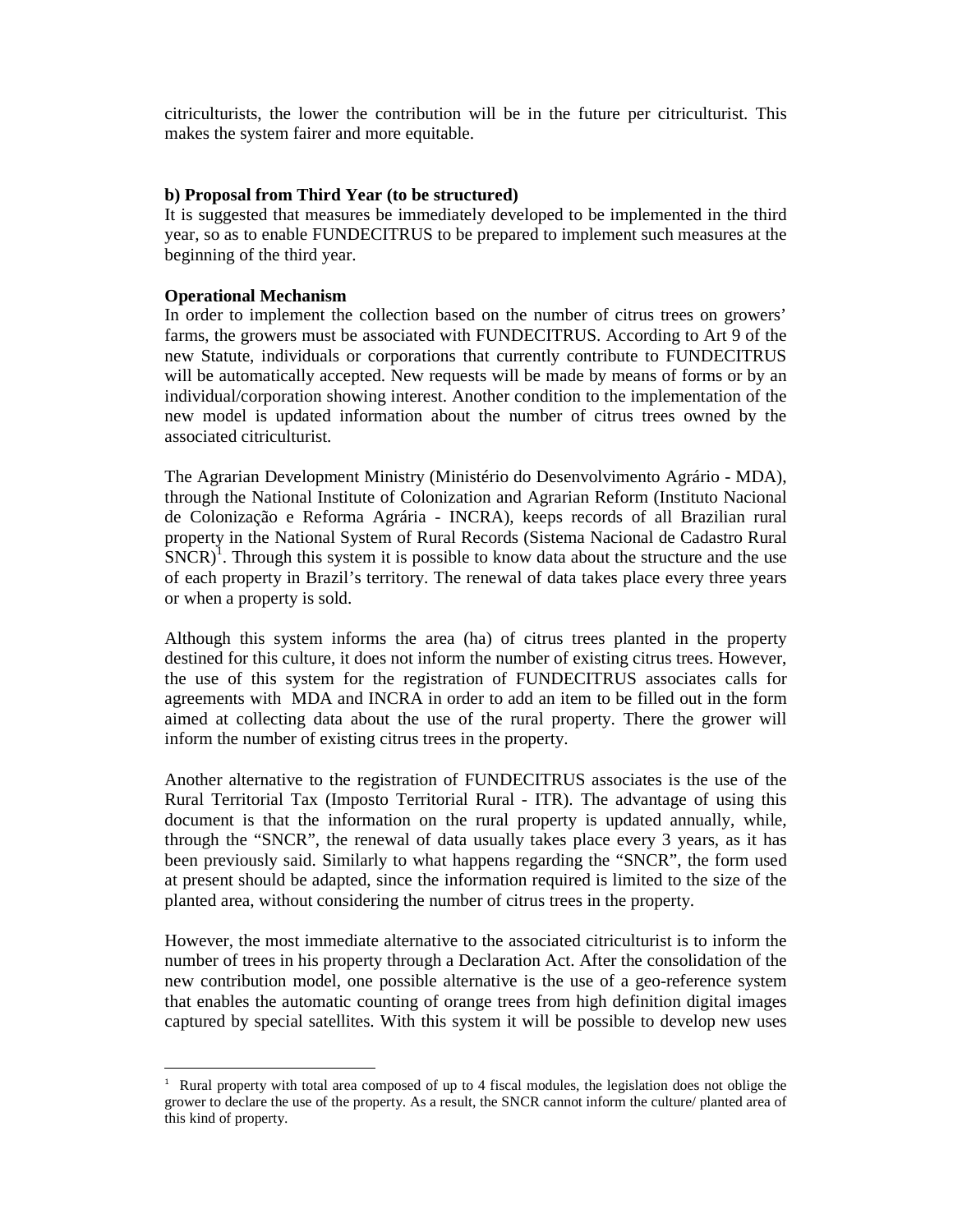of the information, which has been very poorly explored by the Brazilian citriculture so far, to inform crop estimate and kinds of trees planted.

Once these two conditions are met (citriculturist associated and inventory regularized), FUNDECITRUS should develop web platform software to keep records of all associates. Once the registrations are carried out, the software, (similarly to what the airlines do regarding their mileage programs) creates individual accounts and, consequently, one piece of information is the negative balance on the citriculturist's account in relation to the number of citrus trees in his property. This software will have a database centralized at FUNDECITRUS and it will enable all the juice industries to have access to the negative balance of their citrus suppliers.

When the industry receives the fruit from the grower to be processed, it will be able to consult the negative balance on the citriculturist's account with FUNDECITRUS through this software. It will discount the contribution and will send the amount to the association. The citriculturist's negative balance (proportional to the number of citrus trees) can be settled at once, in the first fruit delivery to the industry, or gradually, throughout the year whenever there are fruit deliveries. At the end of the year, FUNDECITRUS will sort out all citriculturists with negative balance and will issue a bill to be paid by them through the bank system.

For those associated citricuturists who have all their production destined for "in natura" consumption market, the system will issue a bill for the negative balance. Then, this bill will be sent to the citriculturist. As soon as the bill is settled, the software acknowledges payment, through the exchange of files with the bank system, and settles the associate's negative balance. It is suggested that annual negative balance should be paid in fixed monthly installments so as not to create problems to FUNDECITRUS cash flow.

#### **Contribution Amount**

The amount charged as citriculturist contribution in the third year should be kept at the same standards as it is today, changing only tax basis, of orange crate/citrus tree. As citriculturists contribute US\$ 0.04 per orange crate delivered for processing, the amount of contribution per citrus tree must be US\$ 0.076 at the most, considering the historical productivity average of 1.9 crates per tree.

The amount of contribution of an adult tree (productive phase<sup>2</sup>) must be different from that of a young tree (non-productive phase<sup>3</sup>), proportional to the cost of a tree itself. It suggested that an adult tree (development and productive phase) be worth US\$ 12,44 and a young tree approximately US\$ 5,33. Therefore, the contribution amount of a young tree should be 43% of the contribution amount of an adult tree. Considering 43% of US\$ 0.076 (adult tree), the suggested contribution amount of a young tree is US\$ 0.03. It is important to remember that both young trees and productive trees are monitored by FUNDECITRUS and it has a cost.

Because there is no income during the non-productive phase of the orchards, several producers ask to be exempt from contribution during this period. In order to meet their request, another alternative is proposed – to postpone the young tree contribution, by

 $2$  It is understood by productive phase a citrus tree over 4 years old.

<sup>&</sup>lt;sup>3</sup> It is understood by non-productive phase a citrus tree under 4 years old or 4 years old, that has not reached commercial performance.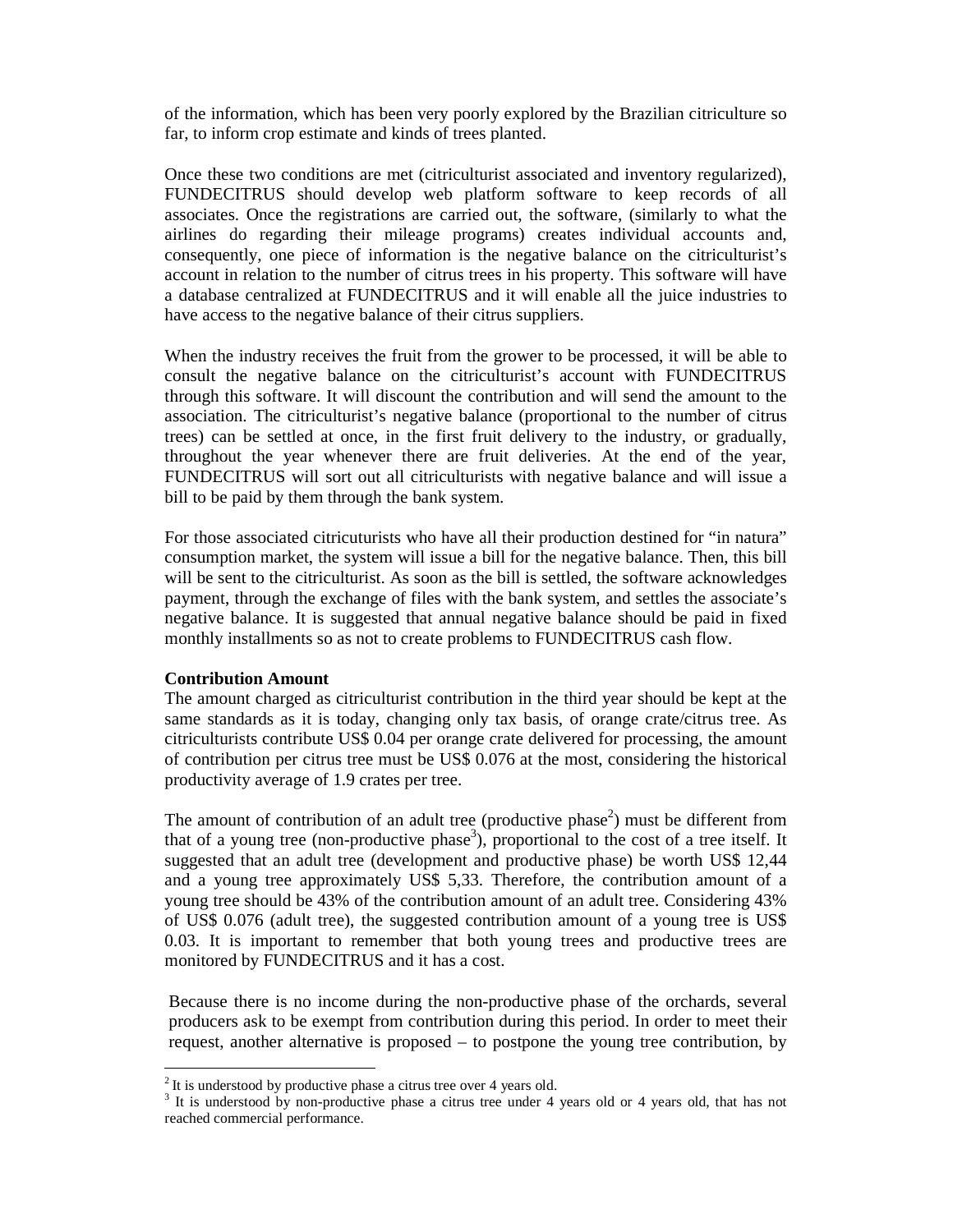adding the US\$ 0.03/young tree/year to the adult tree contribution. Therefore, the contribution that would take place during the four years of the non-productive phase (US\$ 0.03/young tree x 4 years = US\$ 0.124) would be paid off during the 10 first years of the productive phase. By doing so, the contribution of an adult tree would be US\$ 0.09 (US\$ 0.076 + US\$ 0.012) and there would not be contribution of young trees.

This decision would be up to each associate. Each associate, in such a case, must have the choice to postpone the contribution of young tree (option B) or have different contribution amounts based on adult tree and young tree (option A).

## **Potential Volume of Contribution**

In the third year, considering about 221 million citrus trees existing in the state of São Paulo and the 60% of the criticultural park participating, the contribution coming from citriculturists would reach an estimated amount of US\$ 10,01 million, at US\$ 0.076 per citrus tree. At maximum potential, this contribution could reach as much as US\$ 16,44 million if a 100% rate of participation takes place.

The collection can have its participation rate increased once certificates issued by FUNDECITRUS for commercialization and/ or transit become a requisite.

# **6.2 Orange Juice Industry and Other Contracts (Toll)**

## **a) Temporary Solution (Next two years)**

Under the "Temporary Solution" it is suggested that the present contribution model continue for the first two years, that is, the collection of US\$ 0.04 per crate processed by the industry, as a counterpart to the producer's contribution (something like 50% of FUNDECITRUS current budget).

# **b) Proposal for the Third Year (to be structured)**

The risk of new plagues and plant diseases is something that concerns mainly the countries that participate actively in international trade. Due to this fact, the countries which are members of the World Trade Organization (WTO), such as Brazil, have the right to establish measures to protect their plant heritage. One of the possible measures is the requirement that an agricultural product or Forest product be produced in compliance with an official system of fitosanitary certification. This certification is testified by an international document named International Fitosanitary Certificate (IFC), issued by officials for the Ministry of Agriculture (MAPA) based in international border offices.

To obtain this certificate, the products that reach MAPA's international border offices or state border Fiscal Offices must have an Origin Fitosanitary Certificate (OFC). The OFC testifies the real fitosanitary condition of the product still within the farm "gate" and it is issued by either agronomists or Forest engineers in after sales, who are recognized by the government, so that they can certify, on the behalf of the government, the sanitary quality of certain products, as a result of effective monitoring of their production cycle.

The same certification rules applied to agricultural products are requested for inter-state transit of seedlings, grafts and citrus fruits. The document that authorizes the transit of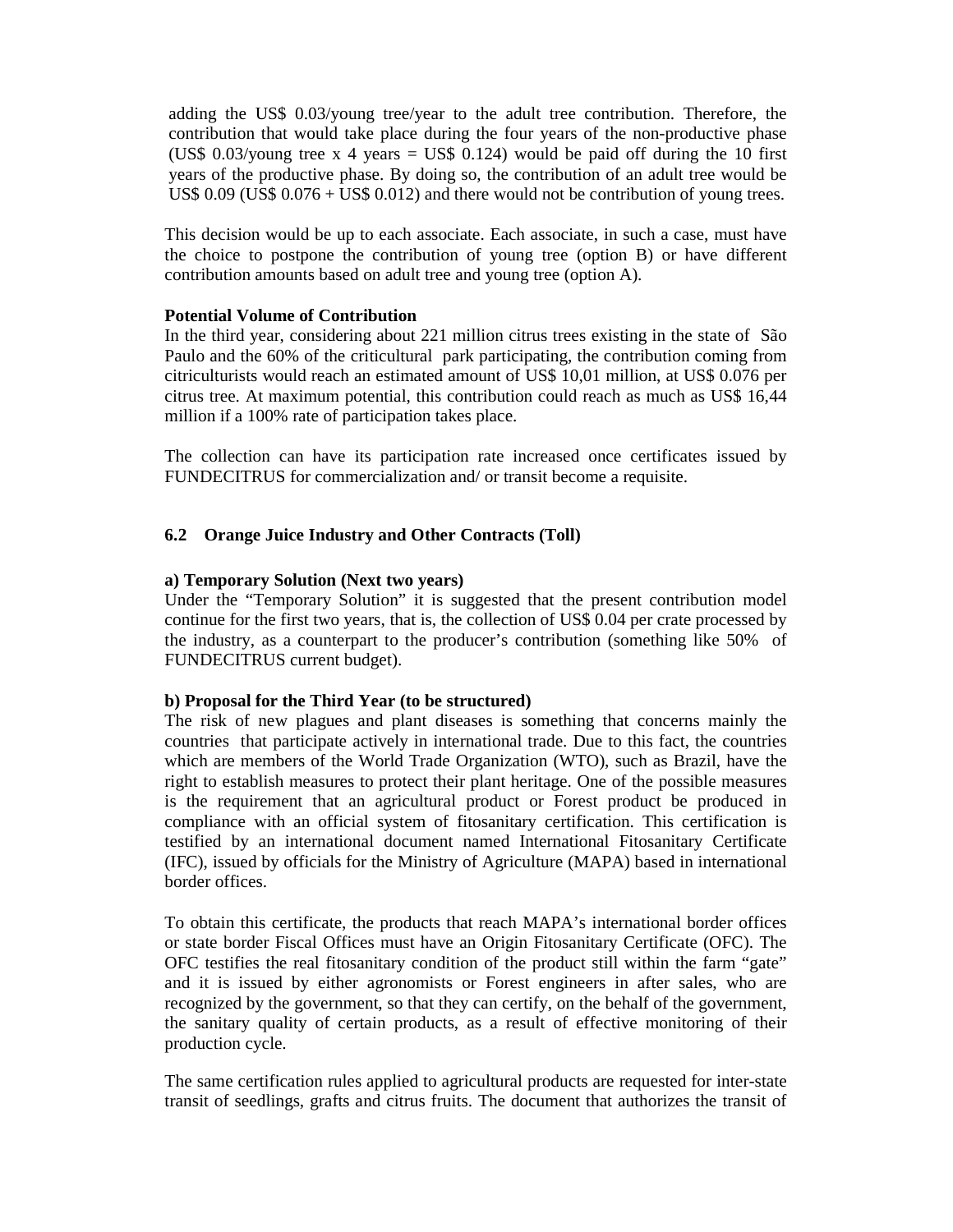plants is named Plant Transit Permit (Permissão de Trânsito Vegetal – PTV), issued when OFC is shown to the officials.

FUNDECITRUS has now the opportunity to make a deal with MAPA to issue OFC only to citrus produce grown in/or derived from orchards certified by FUNDECITRUS.

#### **Operational Mechanism**

Although the new Statute does not regulate the contribution of the juice industry, the development of this work has shown that such contributions are extremely necessary for the FUNDECITRUS budget to continue, at a first stage, at current standards, without increasing citriculturists' contribution. It is worth highlighting the opinion that the contribution amount must decrease gradually, as long as FUNDECITRUS finds alternatives to its budget.

Due to this fact, the proposal is that 30% to 40% of FUNDECITRUS' current budget be divided proportionally between industries and juice exporters.

#### **Contribution Amount**

The contribution amount for each industry will be proportional to the volume of juice exported by each one. The information of the volume exported can be obtained through an agreement between FUNDECITRUS, Foreign Trade Department (SECEX) and the Industry and Commerce Development Ministry (MIDIC).

#### **Potential Collection Volume**

Taking into consideration the budget of 2007 – around US\$ 19 million, and considering 40% of this amount, as proposed before, the amount paid would be about US\$ 8 million. In order to estimate the amount of each industry, this sum was shared among the juice exporters using the market share informed by Rabobank  $(2007)^4$ , the contributions would be as follows:

- Cutrale (36% of market share): US\$ 3 million.
- Fischer-Citrosuco (30% of market share): US\$ 2,5 million.
- Citrovita (12% of market share): US\$ 1 million.
- Dreyfus (12% de market share): US\$: 1 million.
- Other (10% de market share): US\$ 355,6 thousand.

It must be highlighted that the amounts show above are just an exercise made with the information of market share supplied by Rabobank. This work proposes that this division be made taking into consideration the information on juice volume supplied by the Foreign Trade Department (SECEX).

#### **6.3 Citrus Nurseries**

#### **Operational Mechanism**

 $\overline{a}$ 

<sup>4</sup> GONZALEZ, M. Time to Reflect: opportunities and challenges for Brazilian orange. Rabobank, August 2007.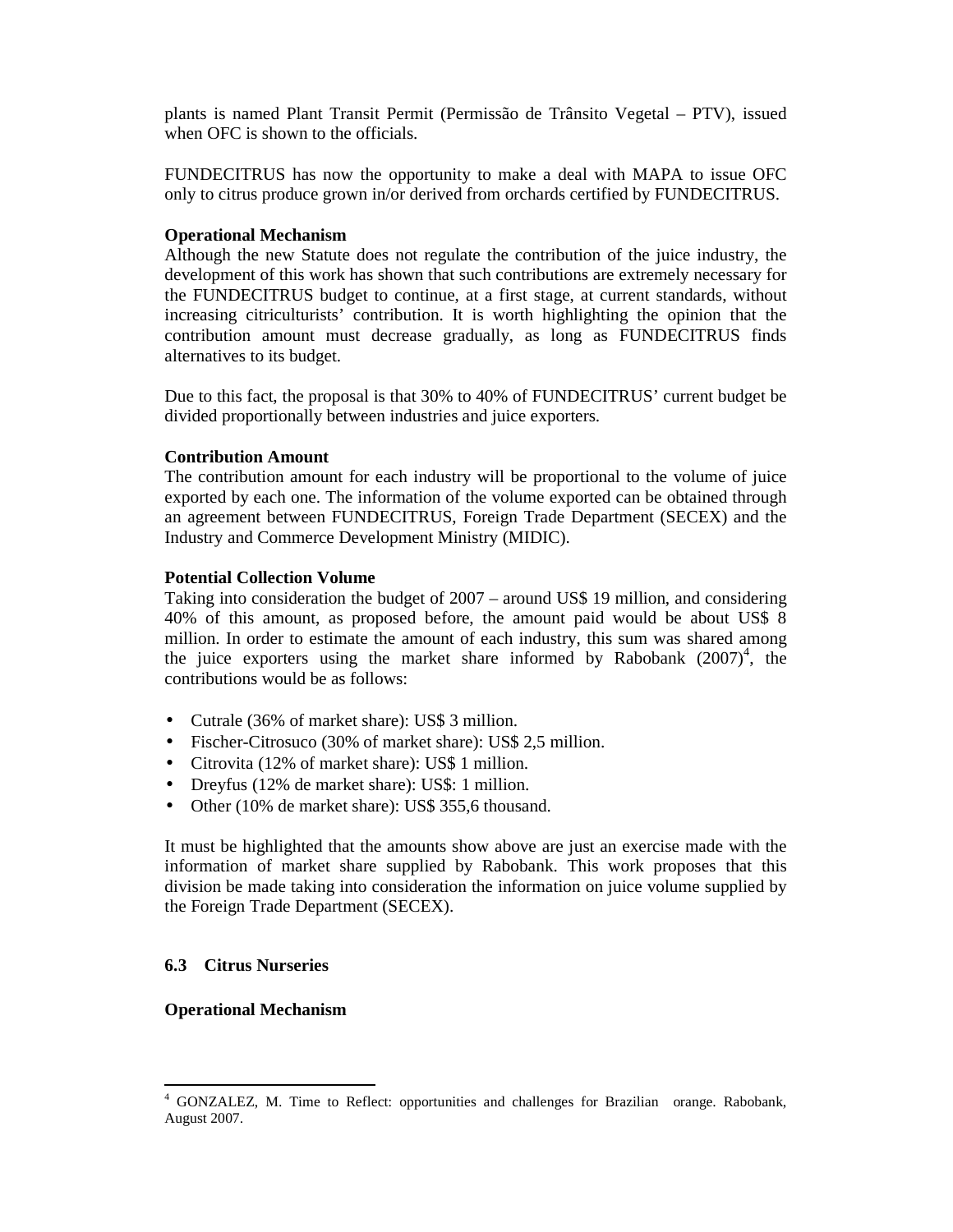It is suggested that the nurseries' contributions be realized based on the number of commercialized seedlings in the previous year or by the survey to be realized by FUNDECITRUS at the time of the phytosanitary inspection team during the year. Operationally, it could be implemented through the bank order.

In the second phase, when the contribution model is consolidated, it is suggested that the amount of graft-stock traded be also included in the calculation basis, as the 514 already available ones have as main activity the graft-stock production and marketing. The contribution value should be proportional to the seedling contribution value based on its production cost.

To guarantee the health condition of the Brazilian citrus park, it would be interesting if the seedlings would have a health certificate, issued by FUNDECITRUS. Without this certificate, it would not be allowed to commercialize the seedlings. For the FUNDECITRUS associated nurseries, this certificate would be free (it is already included in the seedling contribution); for non-members, it would be charged. FUNDECITRUS will keep in its site, the list of associated nurseries and will recommend the purchase of these seedlings associated nurseries.

## **Contribution Value**

It is suggested that the seedling contribution value be proportional to the commercial value one (US\$ 2) comparing to the grown stem value (US\$ 13), which represents 16%. Adopting the grown stem contribution value of US\$ 0,076, the seedling contribution value will be US\$ 0,01.

Another alternative to get the contribution from the nurserymen would be to charge for the greenhouse area  $(m^2)$ . It is estimated that there are currently about 1.160 m2 of glass-house used for seedlings production and citric graft-stocks. Although this has been one of the alternatives from the survey, it is suggested the first one deployment, because in times of lower demand, there is idle space in some nurseries.

There is still the possibility that the contribution value must be calculated based on the FUNDECITRUS budget allocated to the nurseries inspection. This budget could be divided proportionally among the nurseries. It has been superficially estimated that this activity probably expends about US\$ 460 thousand per year for FUNDECITRUS, also adding a proportional share spent in administrative / communication area. Actually, the technical department consumes about 78% of the budget, the scientific department about 10.7% and administrative / communication around 10.6%, according to FUNDECITRUS data. It is estimated that this activity consumes about US\$ 460 thousand a year, also considering a proportional share spent in administrative / communication area.

#### **Potential Collection Volume**

On average, in the last 2 years there have been produced about 14.8 million of seedlings in São Paulo state, according to FUNDECITRUS inspection survey; the revenues from the seedlings totalize about US\$ 177,77 thousand. It means that the sector pays 50% of the costs caused to FUNDECITRUS annually.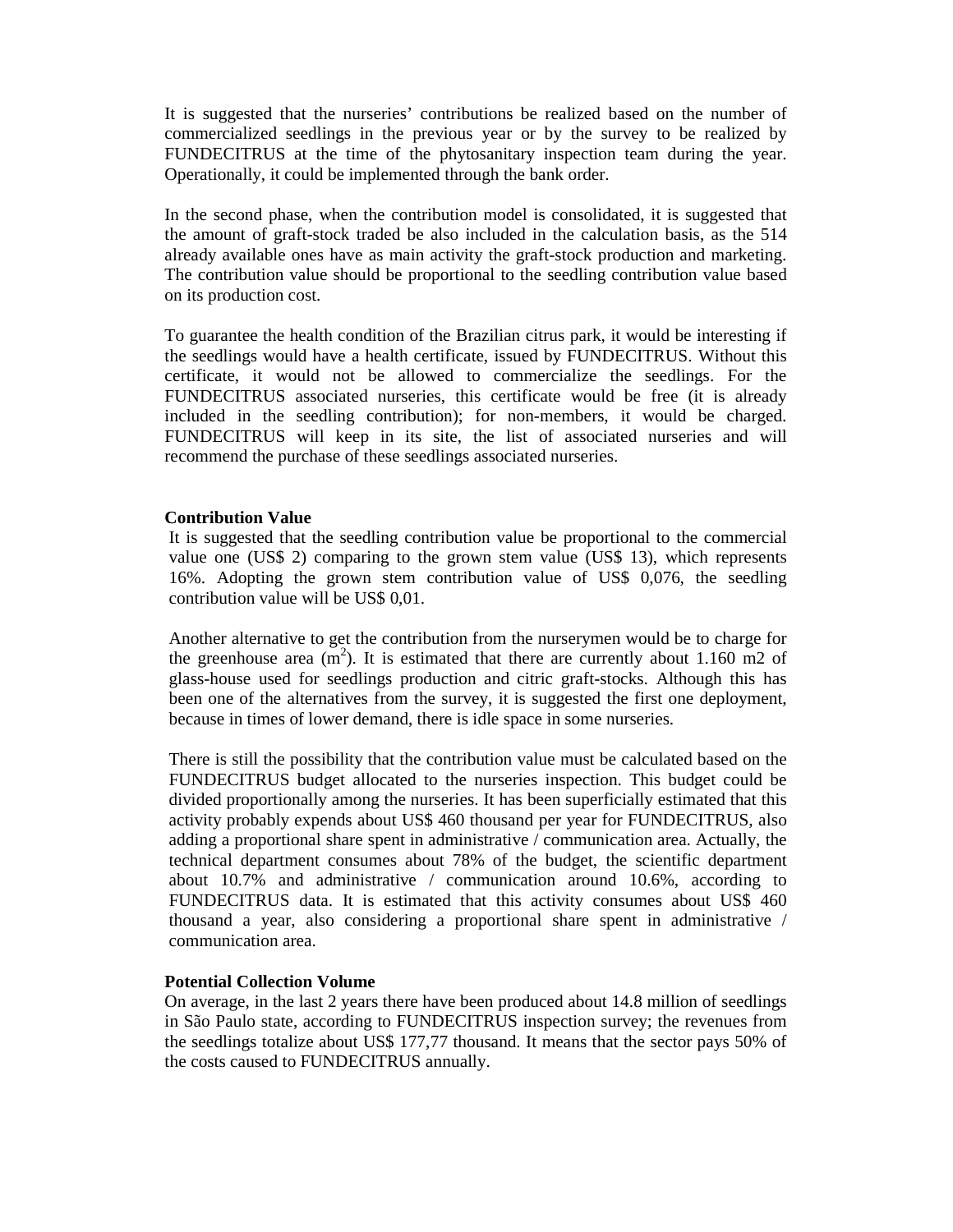## **6.4 Inputs Suppliers for Citrus Industry**

## **Operational Mechanism**

To encourage the suppliers of inputs to contribute with FUNDECITRUS, it may be created a trademark certificate such as "Friend of Citriculture". The contribution would allow the insertion of the trademark in the communication material of the company and in the product packaging.

It is reasonable to remember a topic presented on page 15. In the research realized in Citriculture Rally, 77% of respondents said that they would give preference to agricultural supplies produced or marketed by companies that contribute to FUNDECITRUS, rather than ones that do not contribute.

## **Contribution Value**

The value of this contribution will be negotiated by FUNDECITRUS with the company that wants to get it. It is suggested that 0.5% of gross revenue with citrus be the contribution value for the company in order to get the trademark. This will be operationalized through the FUNDECITRUS agreements with industry associations, such as ABIMAQ, ANDEF, ANDA, among others. And individual contracts with companies such as BASF, BAYER, SYNGENTA, VALTRA, BUNGE, among others.

FUNDECITRUS will keep on its site the manufacturers list of associated inputs suppliers and it may recommend the purchase of these products.

## **Revenues Potential Volume**

According to Neves and Lopes (2004) calculations, the industry earned in 2003, US\$ 362 million in citriculture. The largest turnover is in the defensive sector (39% share), followed by fertilizer / correctives (29%). With a membership of 30% of companies, the revenues would be approximately US\$ 450 thousand.

## **6.5 Packing Houses**

Just like associated inputs suppliers, the packing houses which would join the fund, would have the possibility to use the Friend of Citriculture trademark /certificate) The contribution will allow the trademark insertion in company communication materials and in product packaging. Coordination of Defense Agriculture data indicate the existence of more than 500 Packing Houses, operating with a capacity higher than 900 thousand boxes of 48 kg per day.

#### **Contribution Value**

The value of this contribution will be negotiated by FUNDECITRUS with the company that wants to get it. It is suggested that 0.5% of gross revenue with citrus be the contribution value for the company in order to get the trademark. This will be operationalized through companies individual contracts. FUNDECITRUS will keep on its site a list of companies associated benefactors and will recommend that its members be in favor of the orange sale for them. After the consolidation of the contribution system, it is suggested that be studied a way in which the Packing House and other agents can be certified by FUNDECITRUS by law.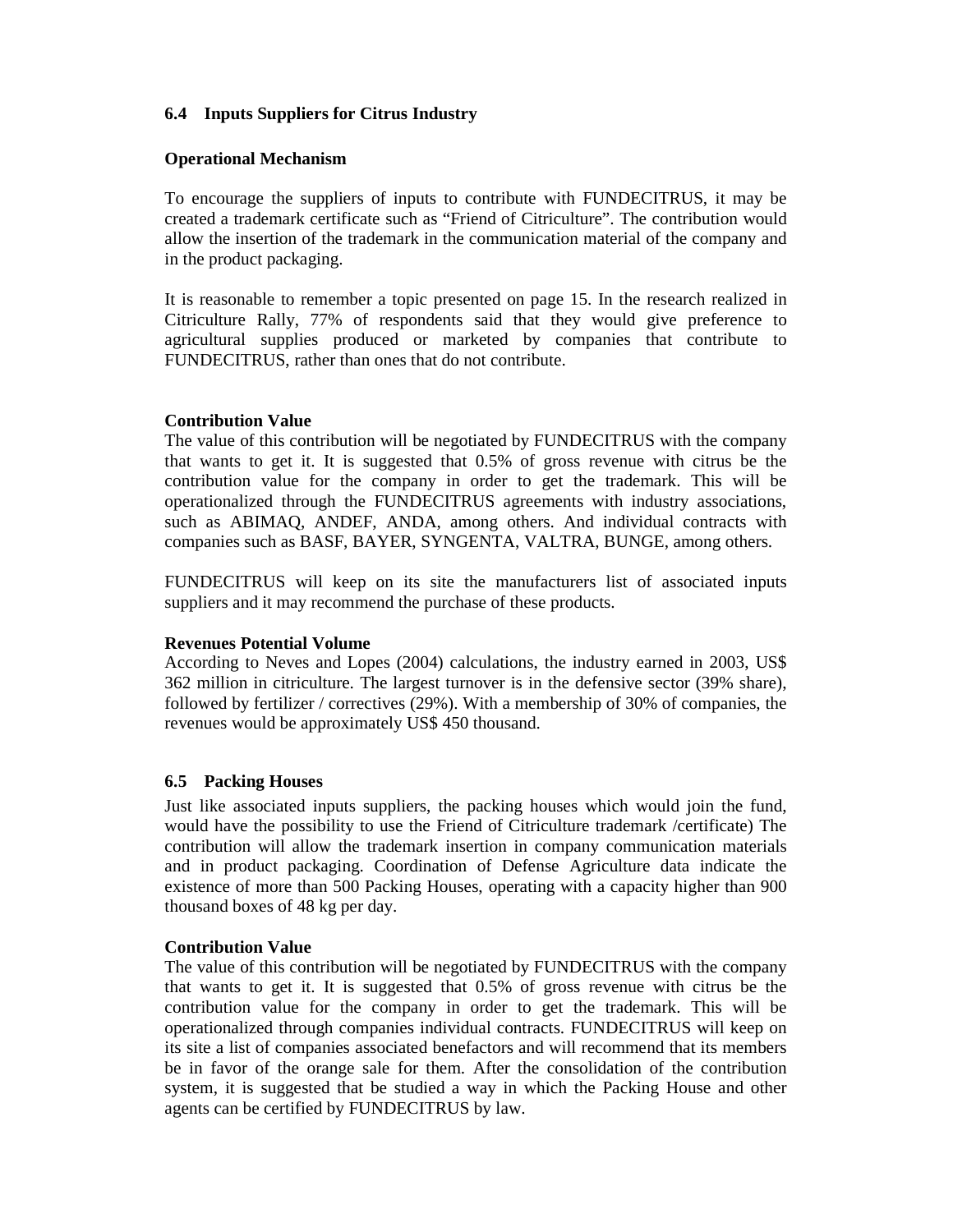## **Revenues Potential Volume**

It is estimated that benefactor firms earn about US\$ 240 million. A membership of 50% of them, would add a contribution of US\$ 700 thousand (0.5% of earnings).

## **6.6 Packaging**

The operational mechanism, the contribution value and the volume collected, will be made from the trading between FUNDECITRUS and the packagers. It also suggests 0.5% of profit with orange juice and possibility to use the trademark.

## **Revenues Potential Volume**

It is estimated that the pasteurized juice industry earns around US\$ 46 million. A membership of 10% of them would have a total contribution of US\$ 23 thousand (0.5% of revenues).

It is estimated that companies of ready / fresh juice earn around US\$ 10 million. The membership of 10% of them, would add a contribution of US\$5 thousand (0.5% of revenues).

Therefore, they could contribute with US\$ 27,11 thousand in the first year.

If the memberships increase 40% in the third year, the packcages (NFC and fresh juice) would contribute around US\$ 114 thousand.

# **6.7 Government**

## **Operational Mechanism**

As the citrus activity is very the important for the State of São Paulo, in terms of providing jobs, foreign exchange, and economic development, and also it is been heavily impacted by threats of pests and diseases, especially greening and CVC, it is recommended a stronger inserction of the State in FUNDECITRUS. This insertion must be done through many ways, with a great support from the Agriculture and Supply Secretariats. Some of these are suggested below.

It is suggested that the FUNDECITRUS negotiate with the state government to transfer to the health protection department 50% of taxes collected in tolls generated from the loads handling of citrus chain (in natura fruit and citric products). Estimatives made by PENSA in 2004, in the Quantification and Characterization study of Citrus Agroindustrial System, indicated that the citrus chain has paid about US\$ 14,2 millions in tolls in 2003. Currently, it is estimated that this value has been closer to US\$ 20 million for two reasons: exchange rate devalued and export increasing from NFC juice, *Non Frozen Concentrate*, whose volume has been filled the trucks about 5.5 times more than that the condensed juice.

Another opportunity is the recovery of the ICMS credit created in the inputs and machines purchase by the citrus growers. In general, the individual producer does not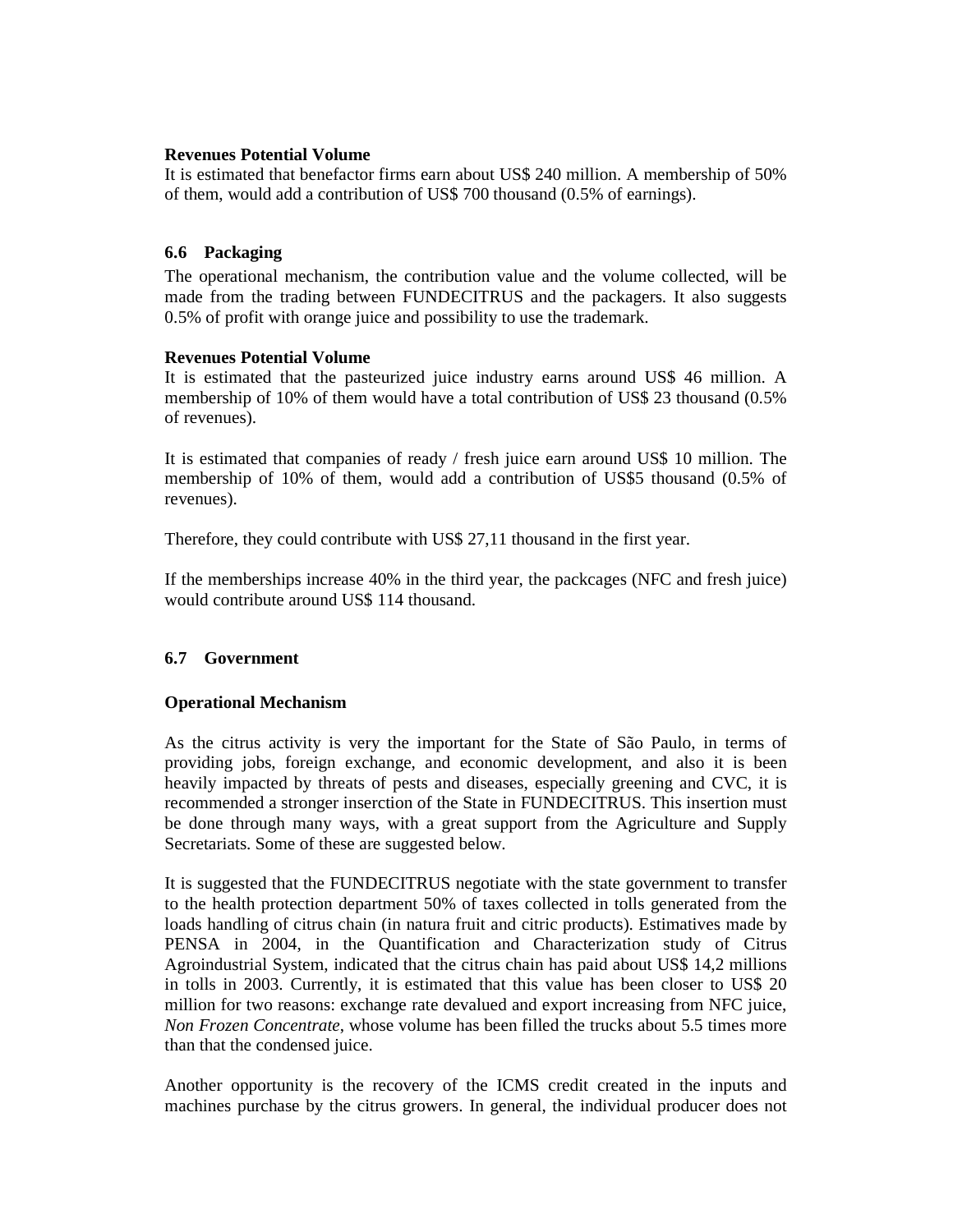do the credit ownership and in the end, he will lose it. The suggestion is the ownership of such credits by the juice industries, who buy the fruit in natura from the producers. This appropriation would be held in the "presumed" form and immediately passed to the producer, discounting the part that would be allocated to FUNDECITRUS<sup>1</sup>.

## **Contribution Value**

It is suggested that 50% of the collected revenues in the toll area should be transferred to FUNDECITRUS. About 5% of the toll value is a tax. Nevertheless, the grower credit of the right (ICMS) represents around US\$ 0.022 per crate of oranges processed. It is estimated that 240 thousand oranges crates are processed into juice for export, thus, the value should be collected must be around US\$ 5,33 million. It is suggested that 20% of the total collected, around US\$ 1million must be directed to FUNDECITRUS (US\$ 0.004 per box processed for export). The value must be re-evaluated every 5 years.

It is estimated that nowadays, the state revenues including tolls and taxes are about US\$ 444 thousands, or 3% of 35.6 million sales. Whereas 50% of revenue is going to be directed to FUNDECITRUS, the association will receive about US\$ 222 thousand.

Out of this, additional contributions should be studied in this so delicate moment for São Paulo orchards.

## **Revenues Potential Volume**

With the toll, the government collects about US\$ 20 million, creating a contribution of US\$ 333 thousand, about US\$ 333 thousand. With the ICMS credit, it is estimated a total of US\$ 1 million, which represents 1 / 5 of the total collected.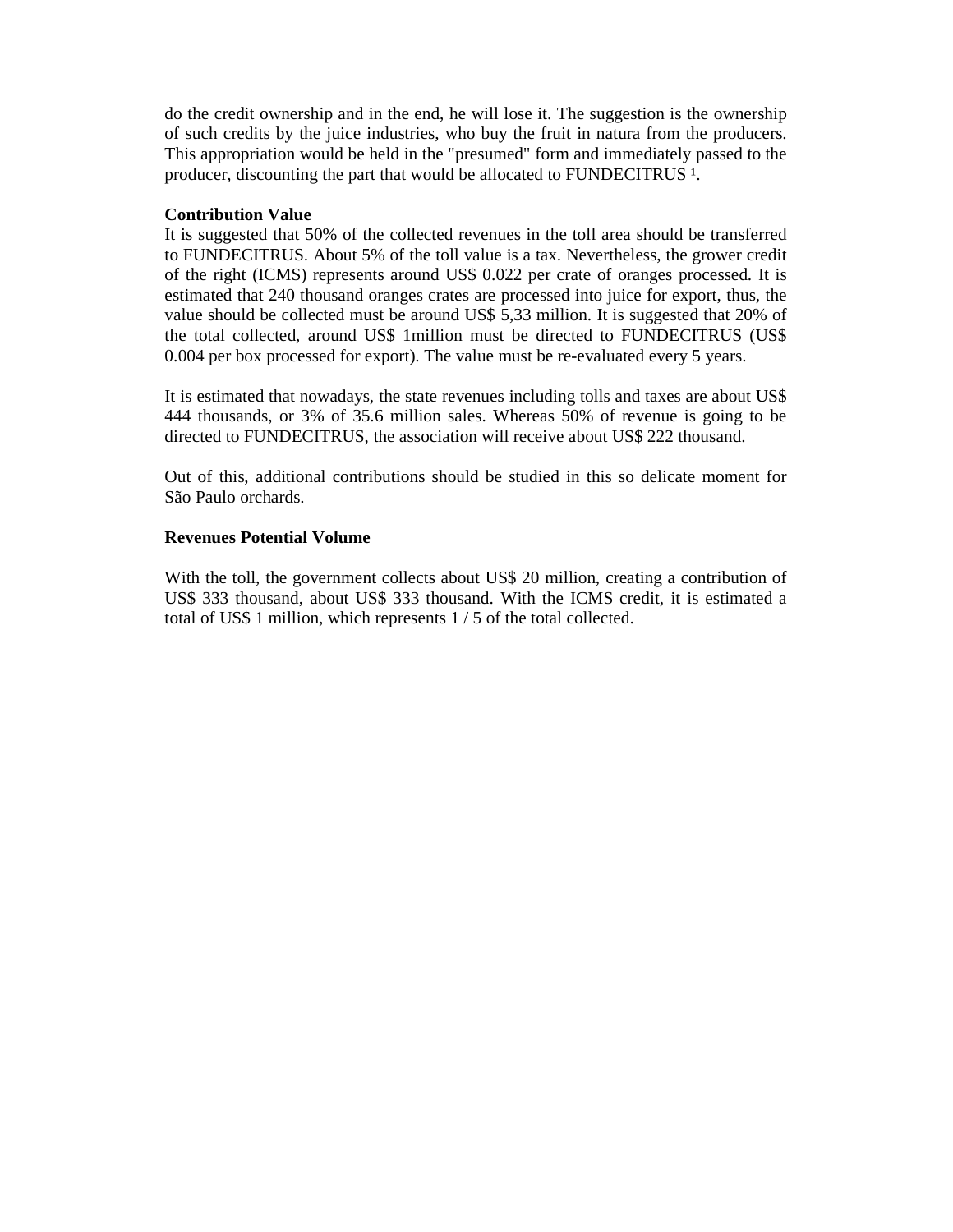| <b>Item</b>                              | <b>Temporary Solution</b><br>(2 first years)                                                                                                                                                                                                                                                                                                                                                                        | Purpose from the third year<br>ahead, but that must be<br>worked immediatelly                                                                                |  |  |  |
|------------------------------------------|---------------------------------------------------------------------------------------------------------------------------------------------------------------------------------------------------------------------------------------------------------------------------------------------------------------------------------------------------------------------------------------------------------------------|--------------------------------------------------------------------------------------------------------------------------------------------------------------|--|--|--|
| <b>Citrus Grower</b><br>Contribution     | Maintenance of the actual model<br>for more two harvests.                                                                                                                                                                                                                                                                                                                                                           | Contribution of US\$ 0.076 per<br>citric tree. This value equates to<br>the current contribution of US\$                                                     |  |  |  |
|                                          | Conquest groups and producers<br>that do not contribute to re-<br>contribute                                                                                                                                                                                                                                                                                                                                        | 0.04 per box, considering the<br>historical average yield of 1.9<br>boxes / tree. The purpose from                                                           |  |  |  |
|                                          | immediatelly<br>the<br>To<br>star<br>procedures to operationalize the<br>3 rd year purpose.                                                                                                                                                                                                                                                                                                                         | ahead can<br>the 3 year<br>be<br>anticipated<br>when<br>FUNDECITRUS has the correct<br>data for the orchards<br>age.<br>Contributions vary according to      |  |  |  |
|                                          | Research of the number of citric<br>by the<br>owned<br>citrus<br>trees<br>growers, through declaratory act<br>or with the government help to<br>use National System of Rural<br>Register (NSRR) or the Rural<br>Territorial<br>Tax<br>$(RTT)$ .                                                                                                                                                                     | the plant age.<br>• New Tree = US\$ $0.03$<br>Grown Tree = $\text{US}\$0,076$<br>Another option is:<br>• New Tree = US\$ 0 (zero).<br>Grown Tree = $U$0,089$ |  |  |  |
|                                          | Use Geo-referencing System                                                                                                                                                                                                                                                                                                                                                                                          |                                                                                                                                                              |  |  |  |
| Orange Juice<br>Industry<br>Contribution | of the FUNDECITRUS<br>50%<br>budget (US\$ 19,50 million in<br>2007/08)<br>will<br>be<br>divided<br>proportionately<br>between<br>industries in accordance with the<br>market share of each one, based<br>on SECEX data joined.                                                                                                                                                                                      | Gradual decrease of the industry<br>participation<br>the<br>in<br>FUNDECITRUS budget,<br>with<br>the average between 30 to 40%.                              |  |  |  |
| <b>Citrus Nurseries</b><br>Contribution  | Contribution of US\$ 0,01 per<br>commercialized stem.                                                                                                                                                                                                                                                                                                                                                               | Include the contribution of graft-<br>stocks, with proportional value<br>for the stem based on<br>the<br>production cost.                                    |  |  |  |
| <b>Inputs Suppliers</b><br>Contribution  | Contribution of 0.5% of gross<br>revenue of the company with the<br>citrus industry. However, the<br>in<br>their<br>company<br>can<br>use<br>communications materials for a<br>trademark such as "Friend of<br>Citriculture," which willl certify<br>that the company contributes to<br>plant protection.<br>citrus<br>the<br>Agreement of FUNDECITRUS<br>with industry associations<br><sub>or</sub><br>companies. | Check whether the contribution<br>of 0.5% may increase depending<br>on the trademark recovery and<br>recognition<br>by<br>the<br>citrus<br>growers.          |  |  |  |

Table 4: Solutions for Deployment for Short and Long Time.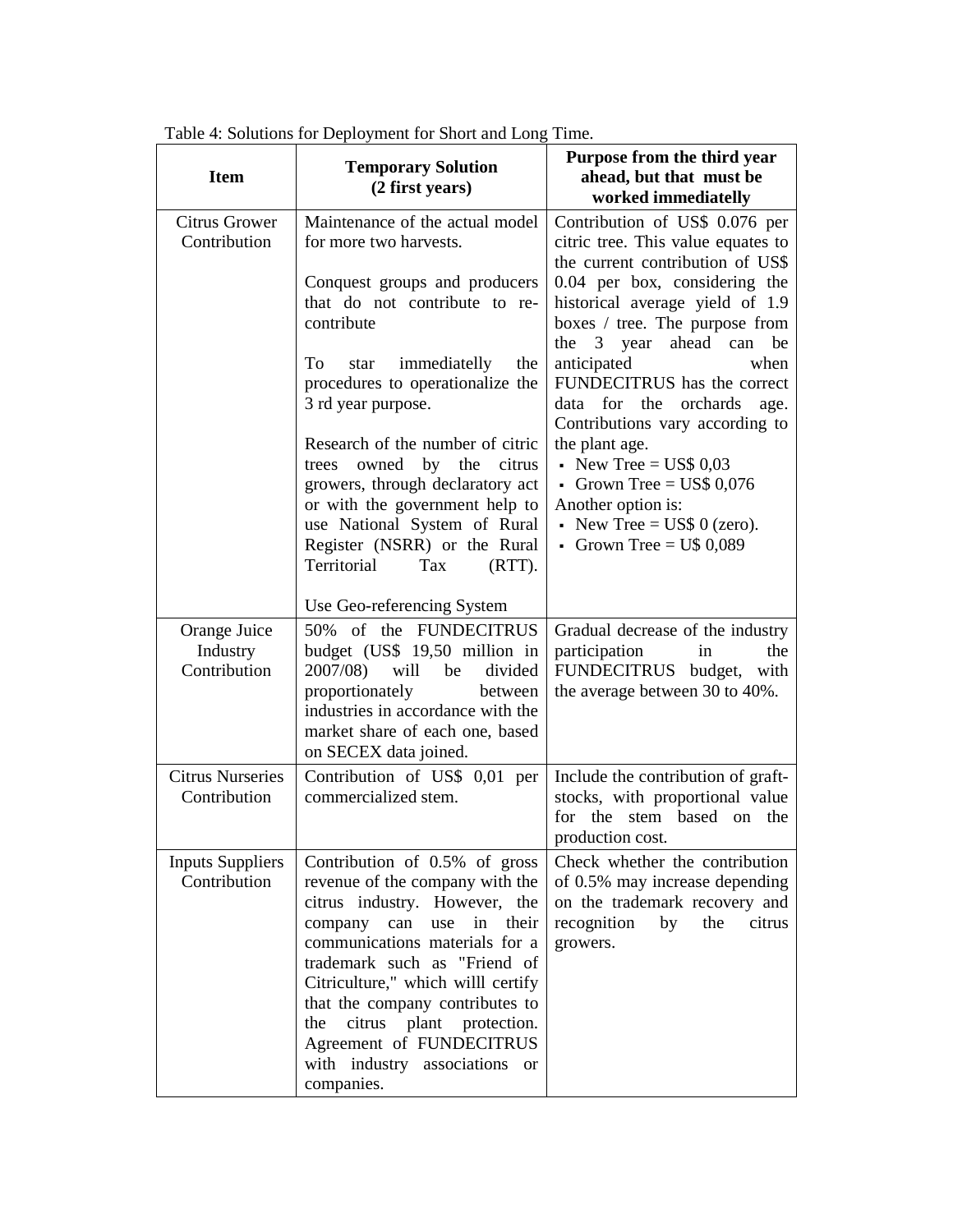| <b>Packing Houses</b><br>Contribution | Contribution of $0.5\%$ of the<br>company gross with citrus. On<br>the other hand, authorization to<br>use the trademark "Friend of<br>Citriculture. | Join the MAP to link the CFO<br>only for products<br>emission<br>grown or derived from citrus<br>orchards<br>that<br>have<br>a<br>FUNDECITRUS certificate of<br>inspection. |
|---------------------------------------|------------------------------------------------------------------------------------------------------------------------------------------------------|-----------------------------------------------------------------------------------------------------------------------------------------------------------------------------|
| Packaging<br>Companies                | Individual negotiations with the<br>packaging companies. It is also                                                                                  | See how this contribution can<br>increase according to the time,                                                                                                            |
| Contribution                          | recommended 0.5% of benefits                                                                                                                         | is the<br>if<br>there<br>trademark                                                                                                                                          |
|                                       | with<br>citrus<br>the<br>to<br>use<br>FUNDECITRUS trademark.                                                                                         | possibility and acceptance are<br>big.                                                                                                                                      |
| Government                            | Negotiate 50% of taxes collected                                                                                                                     | ICMS credit revovery and other                                                                                                                                              |
| Contribution                          | in tolls created from the handling                                                                                                                   | forms.                                                                                                                                                                      |
|                                       | of citrus products<br>to<br>be<br>transferred to the plant defense                                                                                   |                                                                                                                                                                             |
|                                       | and a supplementary budget for                                                                                                                       |                                                                                                                                                                             |
|                                       | projects<br>through<br>special                                                                                                                       |                                                                                                                                                                             |
|                                       | FAPESP, Department<br>of                                                                                                                             |                                                                                                                                                                             |
|                                       | Agriculture and other state and<br>federal organizations.                                                                                            |                                                                                                                                                                             |

Source: Markestrat, 2007.

Table 5 shows the potential contribution volume from all the possible agents of citrus chain.

| racio si reconavi cientiam value per rigenti                       |                                                    |                                                       |  |  |  |  |  |
|--------------------------------------------------------------------|----------------------------------------------------|-------------------------------------------------------|--|--|--|--|--|
| Agent                                                              | <b>Revenue Value in the</b><br>two first years     | <b>Revenue Value</b><br>from the third<br>year ahead  |  |  |  |  |  |
| <b>Citrus Grower Contribution</b>                                  | US\$ 9,6 million<br>(based on 240)<br>thous.boxes) | US\$ 13,33 million<br>(membership of<br>80%)          |  |  |  |  |  |
| Orange Juice Industries Contribution/<br>Toll                      | US\$ 9,6 million                                   | $US$7,79$ million                                     |  |  |  |  |  |
| <b>Citrus Nurseries Contribution</b>                               | US\$ 177,79 thousand                               | US\$ 177,79<br>thousand                               |  |  |  |  |  |
| Inputs suppliers Contribution (0,5%)<br>benefits)                  | US\$ 443,11 thousand<br>(30% membership)           | US\$ 0,68 million<br>(50% membership)                 |  |  |  |  |  |
| <i>Packing Houses</i> Contribution<br>$(0,5%$ benefits)            | US\$ 0,58 million<br>(50% membership)              | US\$ 0,80 million<br>(70% membership)                 |  |  |  |  |  |
| Packaging Companies Contribution<br>$(0,5\%$ benefits with orange) | US\$ 27,11 thousand<br>$(10\%$ membership)         | <b>US\$</b> 108,44<br>thousand<br>$(40\%$ membership) |  |  |  |  |  |
| <b>State Government Contribution</b>                               | $US$ 2,22$ million                                 | US\$ 1,33 million                                     |  |  |  |  |  |

| Table 5: Revenue Potential Value per Agent. |  |
|---------------------------------------------|--|
|---------------------------------------------|--|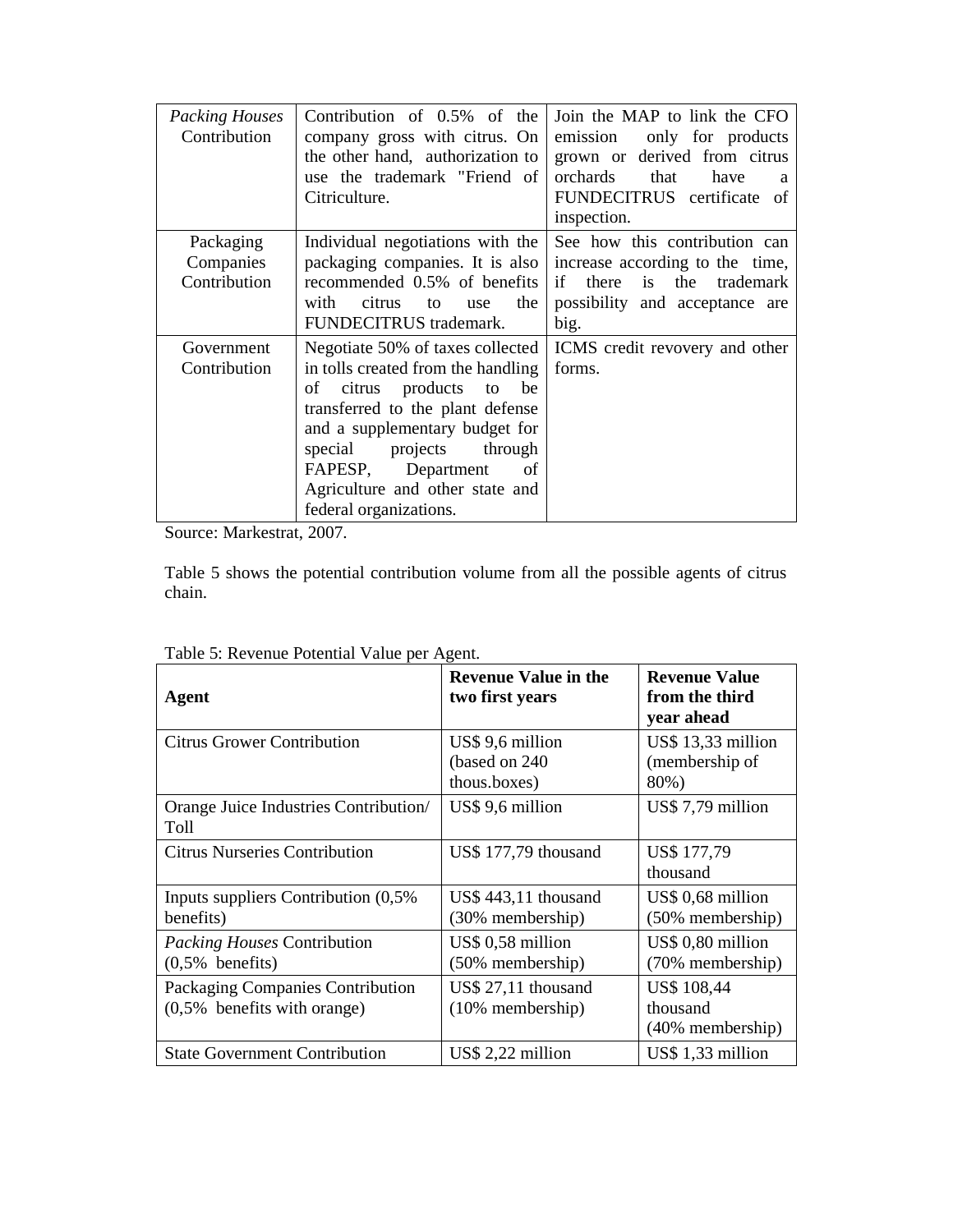| Other FUNDECITRUS services               | <b>US\$ 0.00</b>          | US\$ 1,78 million         |
|------------------------------------------|---------------------------|---------------------------|
| (expansion of the activities, targeting) |                           |                           |
| the missiong $-$ see 3.1.8)              |                           |                           |
| <b>Possible Total Result</b>             | <b>US\$ 22,64 million</b> | <b>US\$ 25,99 million</b> |

Source: Markestrat, 2007.

## **Other Possible Income derived from Services Provisions**

It is suggested that FUNDECITRUS search for more resources from other sources. The service can be na important source in the captation resources. Below there is a list of possible services that are offered by FUNDECITRUS.

- Laboratorial Analysis;
- Sales of statistical data, evolution of pests and diseases, inventory of orchards;
- Development of Complete Information System of the citrus production chain;
- Defense Certification;
- Insurance eradication:
- Organize citrus technical and commercial exhibitions and events;
- Organization of international and nationaltechnical trips.

Thus, this work presents some alternatives to operationalize it that may be established in a short period of time (first two years). All of these alternatives were called "Temporary Solution". In addition to presenting these, relatively simple alternatives, this study also suggested more detailed measures, which may be implemented from 3 years from now on. Among the immediate alternatives for deployment, was the contribution of US\$ 0.076 per citric tree, regardless of the plant age.

This value equals the current contribution value, considering the average productivity of 1.9 boxes per tree. However, this idea has found strong resistance from associations, trade unions and producers, which could compromise the membership and consequently, FUNDECITRUS. In the third year, it is suggested to differ the contribution value according to the age of the citrus plant, with the possibility of postponing the contribution during the unproductive orchard period, starting the contributions from the 4th. year of life ahead.

Firstly, members will inform the number of citrus trees in their existing properties through Declaratory Act. In the future, this information may be obtained articulating with the government to use the National Register of Rural or Rural Territorial Tax (ITR), or even a georeferenced system. About the citrus nurseries, the contribution value suggested is US\$ 0.013 for citrus stem. The graft-stocks will be able to contribute as soon as the new model is consolidated.

Inputs suppliers which work in the citrus industry will be invited to contribute 0.5% of its company gross benefits to the sector. Besides, they may use their communications materials for a trademark named "Friend of Citriculture" which shows that company contributes to the protection of the citrus health. In a research realized in Rally of Citriculture, 77% of interviewed people that said they would give preference to agricultural supplies produced or marketed by companies that contribute to FUNDECITRUS, rather than those ones which do not contribute.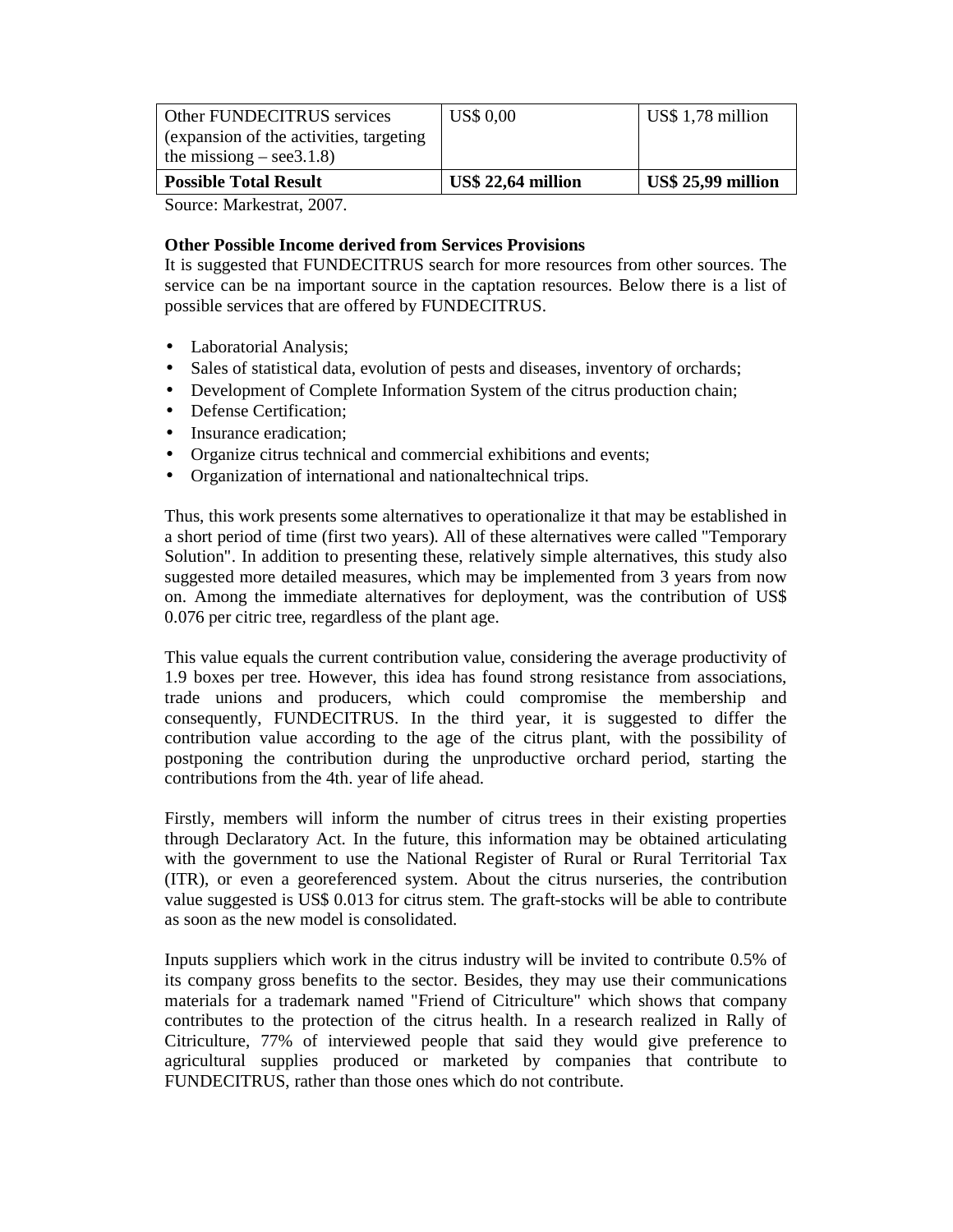This trademark could also be used by the Packing House, through the contribution of 0.5% of its benefits with citrus for FUNDECITRUS, in agreement with FUNDECITRUS. To develop the model initially implemented, it is suggested a link with MAPA to link the CFO issue only for grown or derived products from citrus orchards that have a certificate of inspection issued by FUNDECITRUS.

The juice industry contribution is extremely necessary in order to have the budget FUNDECITRUS continuing without increasing the citrus growers contribution. Thus, it is suggested that 40% of the association budget be divided proportionally between the juice industries, based on the volume of citrus exported by each of them according to the SECEX / MDIC. The packaging companies are also covered in this study. Their contributions should be negotiated individually with FUNDECITRUS. The government should help the defense plant protection returning a part of taxes collected through the tolls based on the citrus products; is also mentioned the possibility of ICMS recovery.

Finally, this work presents critical factors of success in the new model of contribution implementing, translated in the following needs: (1) provide an explanation to the community about the new FUNDECITRUS' statute, (2) keep and enhance programs of awareness as to the producer importance of FUNDECITRUS, (3) ensure transparency in the collection and use of resources, (4) value external audit to enhance credibility and gain support when joining, among other factors. This work shows the beginning of changes in FUNDECITRUS. The new kind of contribution was not only rethought to fit the new civil code, but especially in order to have this association entering into a new era: more transparent, more inclusive and more democratic.

In spite of the existence of a current direction taken, there are still some questions to be solved:

What other actions can be found to implement this new contribution system? What else should be included to improve the method for Industry Association's Remuneration?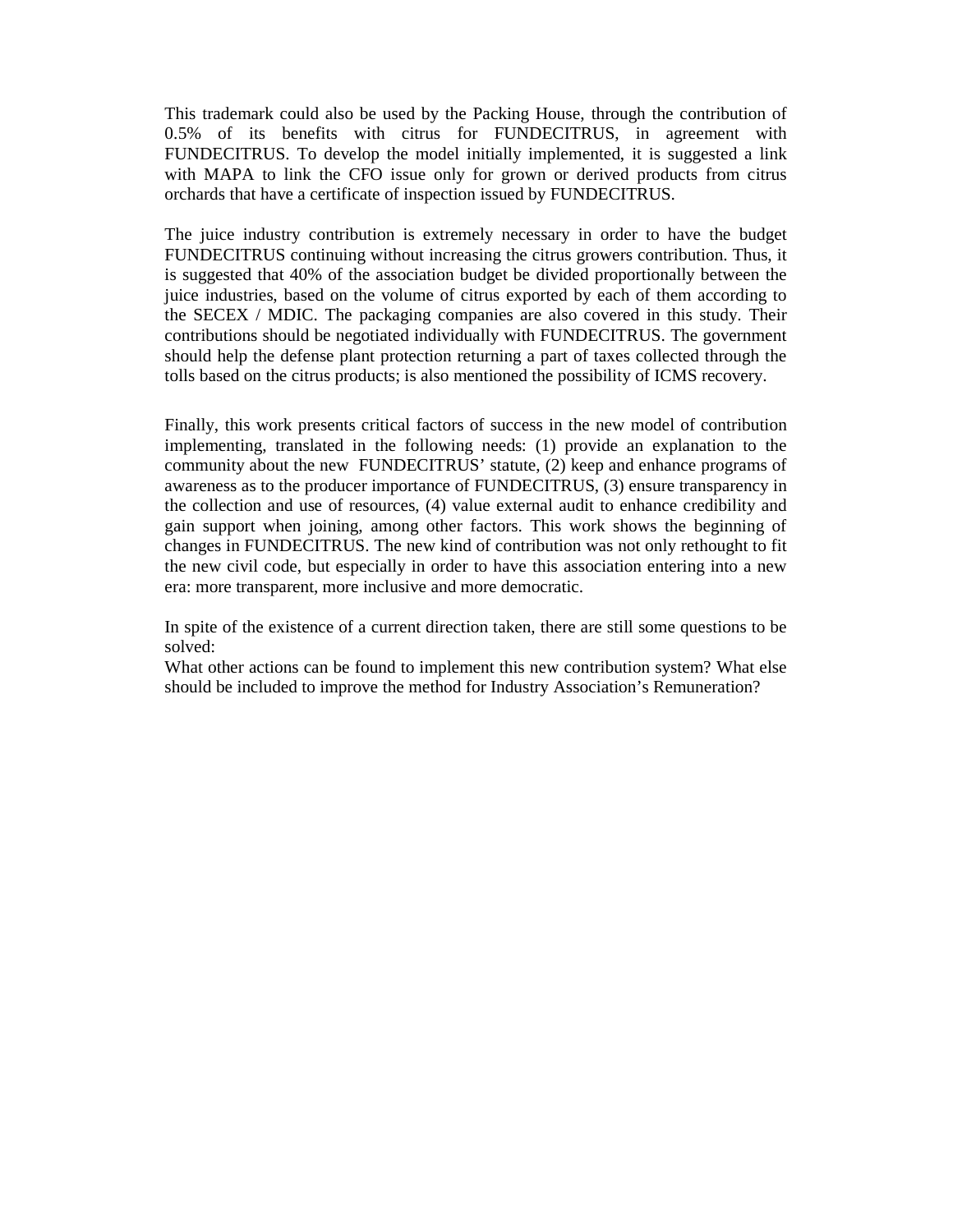#### Annex

Table 1: Benchmarking of organizations whose contributions are compulsory.

|                                                                      | <b>IDFA</b>                                                                             | DAIRYAUSTRALIA<br>belivering for the dairy indust                                       | <b>Floridajuice.com</b>                                    | <b>SENAI</b>                                                                                  | senac                                                                                              | <b>SEBRAE</b>                                      |                                                                                                                                                        |
|----------------------------------------------------------------------|-----------------------------------------------------------------------------------------|-----------------------------------------------------------------------------------------|------------------------------------------------------------|-----------------------------------------------------------------------------------------------|----------------------------------------------------------------------------------------------------|----------------------------------------------------|--------------------------------------------------------------------------------------------------------------------------------------------------------|
| Organization                                                         | International<br>Dairy Foods<br>Association<br>(IDFA)                                   | Dairy Australia                                                                         | Florida Citrus<br>Departament                              | <b>SENAI</b>                                                                                  | <b>SENAC</b>                                                                                       | <b>SEBRAE</b>                                      | <b>CAFE DE COLOMBIA</b>                                                                                                                                |
| Country                                                              | <b>USA</b>                                                                              | <b>Australia</b>                                                                        | <b>USA</b>                                                 | <b>Brazil</b>                                                                                 | <b>Brazil</b>                                                                                      | <b>Brazil</b>                                      | Colombia                                                                                                                                               |
| Main<br>Objective                                                    | Represent the<br>AGS of<br>American milk                                                | Represent the AGS<br>Australian milk                                                    | Promote Florida's<br>citrus products                       | Train workers for<br>industry sector                                                          | Train<br>professionals for<br>commerce and<br>services                                             | Support the<br>development of<br>small enterprises | Foment Colombian<br>coffee                                                                                                                             |
| <b>Size</b>                                                          | 533 companies                                                                           | 9300 farms                                                                              | Florida's Citrus<br><b>Industrial Sector</b>               | 28 industry sectors                                                                           | All commerce<br>and service sector                                                                 | <b>Brazilian</b><br>commercial sector              | 380000 coffee producers                                                                                                                                |
| <b>Collection of</b><br><b>Contribution</b><br>(Source of<br>Income) | Producers:<br>charge on<br>processed<br>volume<br>Other<br>Agents: % of<br>the turnover | Charge on<br>processed volume<br>and<br>Financial aid from<br>the government for<br>R&D | Charge on processed<br>volume                              | 1% on the industries<br>pay rolls<br>Companies with more<br>than 500 employees<br>pay 1% more | $%$ on the<br>commercial<br>sector pay roll<br>Own income<br>from courses and<br>training programs | % on the<br>companies' pay roll                    | Difference between the<br>price of coffee in foreign<br>market and domestic<br>market, collected by the<br>fund FONC<br><b>Issuing of Public Bonds</b> |
| <b>Collection</b><br><b>System</b>                                   | Bill                                                                                    | Discount on<br>delivery of raw<br>material to the<br>industry                           | Discount on delivery<br>of raw material to the<br>industry | <b>Bill</b><br><b>Security Note</b><br><b>Federal Revenue</b><br>Service                      | <b>Bill</b>                                                                                        | Through INSS                                       | Collection of export price<br>difference                                                                                                               |
| <b>Collection</b>                                                    | Annually                                                                                | Monthly                                                                                 | Weekly                                                     | Monthly                                                                                       | Monthly                                                                                            | Monthly                                            | Monthly                                                                                                                                                |
| <b>Database</b><br>renewal                                           | Survey with<br><b>Members</b>                                                           | Survey with milk<br>processors                                                          | Forms sent by the<br>Industry                              | <b>Companies Reports</b>                                                                      | Companies<br>Reports                                                                               | <b>Companies Reports</b>                           | <b>Export Reports</b>                                                                                                                                  |

**Processors Exercise I** Industrial Industrial Industrial Industrial Source: Surveys and interviews conducted by Markestrat, 2007.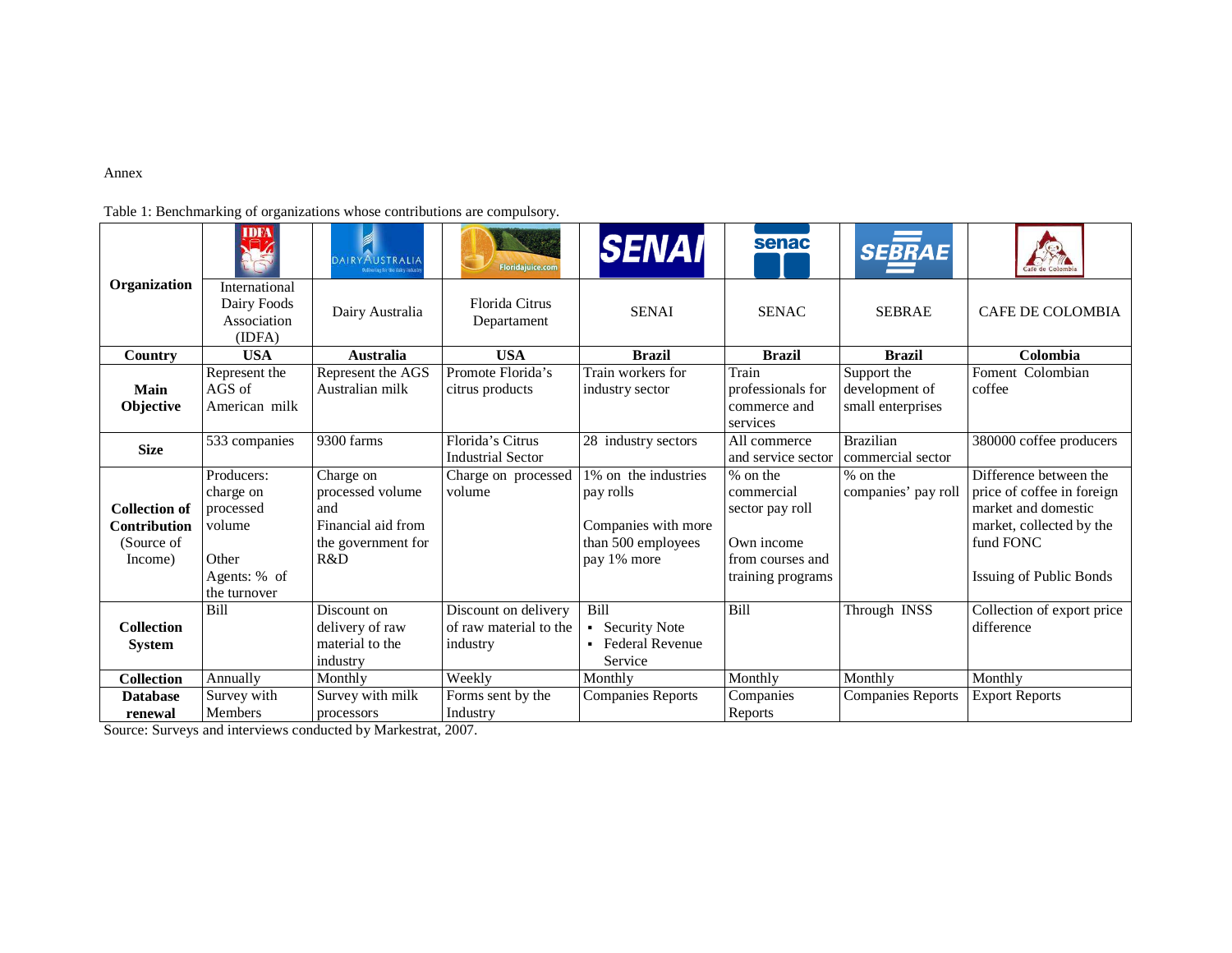Table 2: Benchmarking of organizations whose contributions are not compulsory.

|                       | $\mathbf{O}$<br><b>LÁCTEA</b> |                                                                            | <b>FIALGO</b>                                                                                      | <b>ENGHLAND</b>                                                | <b>BRAZIL SPECIALTY</b><br><b>COFFEE ASSOCIATION</b>    | <b>FEDELECHE</b>                                                            | <b>MUTUAL</b>                          | <b>BEEF</b><br><b>USA</b>                                            |
|-----------------------|-------------------------------|----------------------------------------------------------------------------|----------------------------------------------------------------------------------------------------|----------------------------------------------------------------|---------------------------------------------------------|-----------------------------------------------------------------------------|----------------------------------------|----------------------------------------------------------------------|
| Organization          | <b>Lactea Brasil</b>          | Agopa – Association of<br><b>Cotton Producers in</b><br><b>Goias State</b> | <b>Incentive</b><br><b>Fund for</b><br><b>Culture of</b><br><b>Cotton</b> in<br><b>Goias State</b> | <b>Highlands</b><br>Country<br><b>Citrus</b><br><b>Growers</b> | <b>Brazil Specialty</b><br>Coffee<br><b>Association</b> | <b>Fedelech - National</b><br><b>Federation of Milk</b><br><b>Producers</b> | <b>Florida Citrus</b><br><b>Mutual</b> | <b>National</b><br>Cattlesmen's<br><b>Beef</b><br><b>Association</b> |
| <b>Country</b>        | <b>Brazil</b>                 | <b>Brazil</b>                                                              | <b>Brazil</b>                                                                                      | <b>USA</b>                                                     | <b>Brazil</b>                                           | <b>Chile</b>                                                                | <b>USA</b>                             | <b>USA</b>                                                           |
| <b>Main Objective</b> | Represent                     | Represent cotton                                                           | Research and                                                                                       | Represent                                                      | Promote                                                 | <b>Represent Milk</b>                                                       | Defend interests of                    | Promote                                                              |
|                       | $AGS$ of                      | producers in São Paulo                                                     | develop cotton                                                                                     | citrus                                                         | <b>Brazilian</b>                                        | producers in Chile                                                          | Florida's                              | American                                                             |
|                       | Brazilian milk                | and Goiás State                                                            | cultivars and                                                                                      | producers of                                                   | Premium Coffee                                          |                                                                             | citriculturists                        | Beef                                                                 |
|                       |                               |                                                                            | control pests                                                                                      | the 3 <sup>rd</sup> largest                                    | abroad                                                  |                                                                             |                                        |                                                                      |
|                       |                               |                                                                            | and diseases                                                                                       | producing                                                      |                                                         |                                                                             |                                        |                                                                      |
|                       |                               |                                                                            |                                                                                                    | area in<br>Florida                                             |                                                         |                                                                             |                                        |                                                                      |
| <b>Size</b>           | 1.000                         | 77 producers                                                               | 6.000                                                                                              | Not informed                                                   | 50 associates                                           | $\frac{1}{80\%}$ of the country's                                           | 11.000 members                         | 25.000                                                               |
|                       | members                       |                                                                            | producers                                                                                          |                                                                |                                                         | milk                                                                        |                                        | members                                                              |
| Collection            | Charge on                     | Charge on planted area                                                     | Fiscal                                                                                             | Charge on                                                      | Charge on                                               | Charge on processed                                                         | Charge on                              | Charge on                                                            |
| Mechanism             | turnover, in                  |                                                                            | Reduction                                                                                          | planted area                                                   | planted area and                                        | volume                                                                      | processed volume                       | head traded                                                          |
|                       | categories of                 |                                                                            | <b>ICMS</b>                                                                                        |                                                                | exported                                                |                                                                             |                                        |                                                                      |
|                       | associates                    |                                                                            |                                                                                                    |                                                                | volume:                                                 |                                                                             |                                        | Nominal value                                                        |
|                       |                               |                                                                            |                                                                                                    |                                                                | nominal value                                           |                                                                             |                                        | in categories                                                        |
|                       |                               |                                                                            |                                                                                                    |                                                                | in categories of                                        |                                                                             |                                        | of associates                                                        |
|                       |                               |                                                                            |                                                                                                    |                                                                | associates                                              |                                                                             |                                        |                                                                      |
| Collection            | <b>Bill</b>                   | <b>Bill</b>                                                                | <b>Bill</b>                                                                                        | Bill                                                           | <b>Bill</b>                                             | Discount on delivery                                                        | Discount on                            | <b>Bill</b>                                                          |
| System                |                               |                                                                            |                                                                                                    |                                                                |                                                         | of raw material                                                             | delivery of raw                        |                                                                      |
|                       |                               |                                                                            |                                                                                                    |                                                                |                                                         |                                                                             | material                               |                                                                      |
| Collection            | Monthly                       | Annually                                                                   | Monthly                                                                                            | Annually                                                       | Monthly                                                 | Monthly                                                                     | Monthly                                | Monthly                                                              |
| Database              | None                          | <b>GPS</b> Mapping (annually)                                              | Mapping,                                                                                           | Annual survey                                                  | Certifier (annual                                       | Associations and                                                            | Agriculture                            | Not informed                                                         |
| Renewal               |                               |                                                                            | Official                                                                                           | with                                                           | visits)                                                 | industries Consults                                                         | Department                             |                                                                      |
|                       |                               |                                                                            | Invoice.                                                                                           | producers                                                      |                                                         |                                                                             | Consults                               |                                                                      |
|                       |                               |                                                                            | collection                                                                                         |                                                                |                                                         |                                                                             |                                        |                                                                      |
|                       |                               |                                                                            | document                                                                                           |                                                                |                                                         |                                                                             |                                        |                                                                      |

Source: Survey and interviews conducted by Markestrat, 2007.